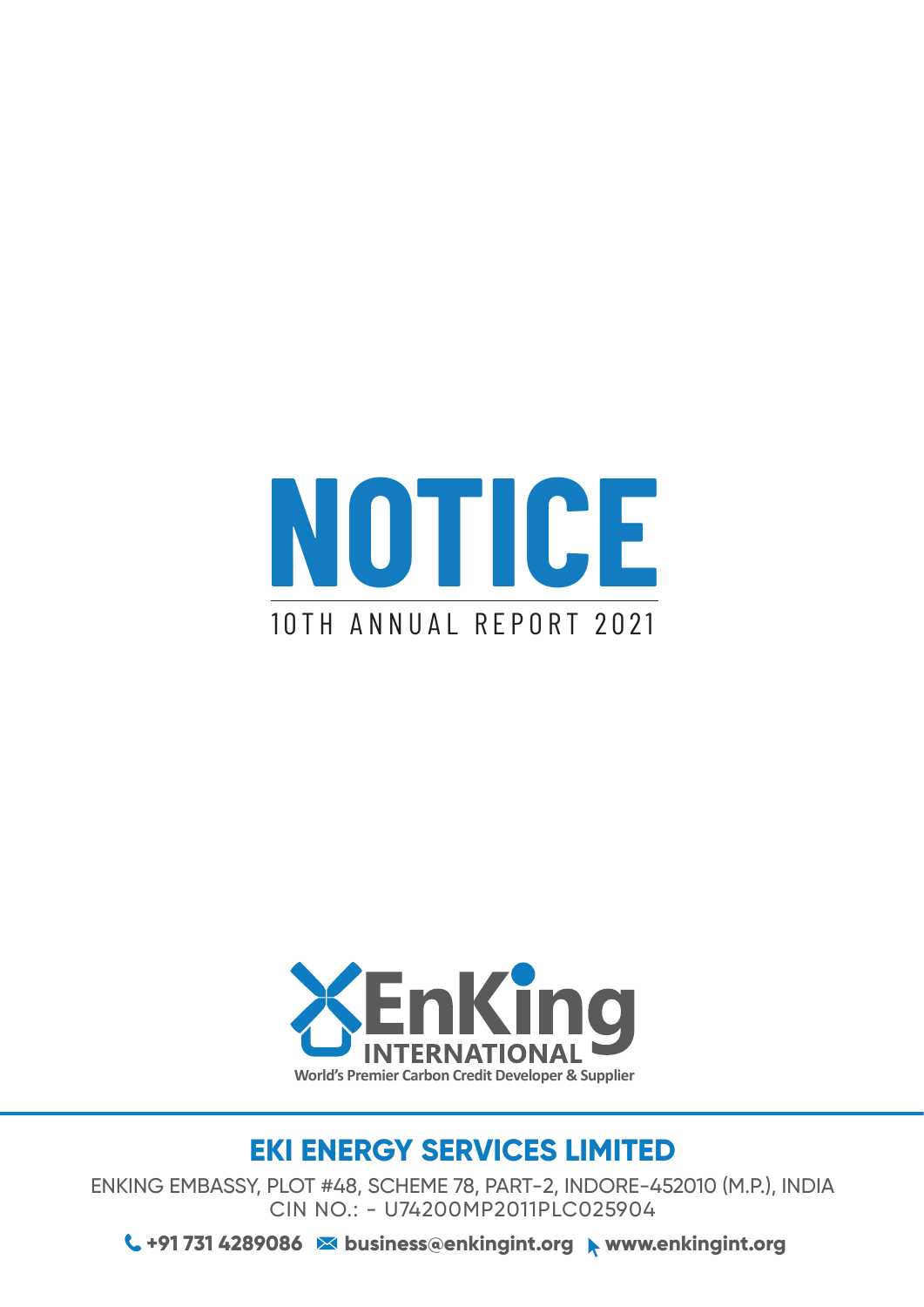# NOTICE

**NOTICE** is hereby given that the **TENTH ANNUAL GENERAL MEETING of the Members of EKI ENERGY SERVICES LIMITED** will be held on Monday, 30<sup>th</sup> day of August, 2021 at 11.30 a.m. through two-way Video Conferencing ("VC") / Other Audio Visual Means ("OAVM") for which purposes the registered office of the Company situated at EnKing Embassy, Plot 48, Scheme No. 78, Part II, Vijay Nagar Indore 452010 shall be deemed as the venue for the Meeting and the proceedings of the Annual General Meeting shall be deemed to be made there at, to transact the following business:

#### **ORDINARY BUSINESS**

1. To receive, consider and adopt the Audited Financial Statement of the Company for the financial year ended March 31, 2021 and Reports of the Board of Directors and Auditors thereon, and in this regard, to consider, and if thought fit, to pass, with or without modification(s), if any, the following resolutions as an Ordinary Resolution:

 "**RESOLVED THAT** the Audited Financial Statement of the Company for the financial year ended March 31, 2021 and the reports of the Board of Directors and Auditors thereon laid before this meeting, be and are hereby considered and adopted."

2. To appoint a Director in place Mr. Manish Dabkara (DIN- 03496566), Managing Director, who retires by rotation and being eligible, offers himself for reappointment, and in this regard, to consider, and if thought fit, to pass, with or without modification(s), if any, the following resolutions as an Ordinary Resolution:

 "**RESOLVED THAT** pursuant to the provisions of Section 152 of the Companies Act, 2013, Mr. Manish Dabkara, Managing Director who retires by rotation at this meeting and being eligible and offered himself for re-appointment, be and is hereby reappointed as a Managing Director of the Company, liable to retire by rotation."

3. To declare final dividend on equity shares for the financial year ended March 31, 2021.

#### **SPECIAL BUSINESS**

4. **To consider, and if thought fit, to pass the following resolution as a Special Resolution for approving the revision in the salary range of Mr. Manish Dabkara (DIN: 03496566), Managing Director of the Company:**

 "**RESOLVED THAT** pursuant to the provisions of Sections 188, 196 and 197 read with Schedule V and other applicable provisions, if any, of the Companies Act, 2013, the Companies (Appointment and Remuneration of Managerial Personnel) Rules, 2014 and any other rules framed thereunder, the Securities

and Exchange Board of India (Listing Obligations and Disclosure Requirements) Regulations, 2015 including any amendment, modification, variation or re-enactment thereof, approval of the Members of the Company be and is hereby accorded to revise the salary payable to Mr. Manish Dabkara (DIN: 03496566), Managing Director of the Company, such that the upper limit of the salary payable to him be increased to Rs. 5,00,00,000 (Rupees Five Crores Only) Per Annum, with effect from April 1, 2021 till his tenure of appointment, with authority to the Board of Directors of the Company (hereinafter referred to as the "Board" which term shall be deemed to include the Nomination and Remuneration Committee of Directors duly constituted by the Board to exercise its powers conferred by this resolution), to determine his salary, from time to time, within the said limit."

 **RESOLVED FURTHER THAT** the Board be and is hereby authorised to do all such acts, deeds, matters and things and execute all such agreements, documents, instruments and writings as may be required, with power to settle all questions, difficulties or doubts that may arise in this regard as it may in its sole and absolute discretion deems fit and to delegate all or any of its powers herein conferred to any Committee of Directors and/or director(s) and/or officer(s) of the Company, to give effect to this resolution."

5. **To consider, and if thought fit, to pass the following resolution as a Special Resolution for approving the revision in the salary range of Mr. Naveen Sharma, (DIN: 07351558) Whole Time Director of the Company:** 

 "**RESOLVED THAT** pursuant to the provisions of Sections 196 and 197 read with Schedule V and other applicable provisions, if any, of the Companies Act, 2013, the Companies (Appointment and Remuneration of Managerial Personnel) Rules, 2014 and any other rules framed thereunder, the Securities and Exchange Board of India (Listing Obligations and Disclosure Requirements) Regulations, 2015 including any amendment, modification, variation or re-enactment thereof, approval of the Members of the Company be and is hereby accorded to revise the range of salary payable to Mr. Naveen Sharma (DIN: 07351558), Whole Time Director of the Company, such that the upper limit of the salary payable to him be increased to Rs. 4,00,00,000 (Rupees Four Crores Only) Per Annum, with effect from April 1, 2021 till his tenure of appointment, with authority to the Board of Directors of the Company (hereinafter referred to as the "Board" which term shall be deemed to include the Nomination and Remuneration Committee of Directors duly constituted by the Board to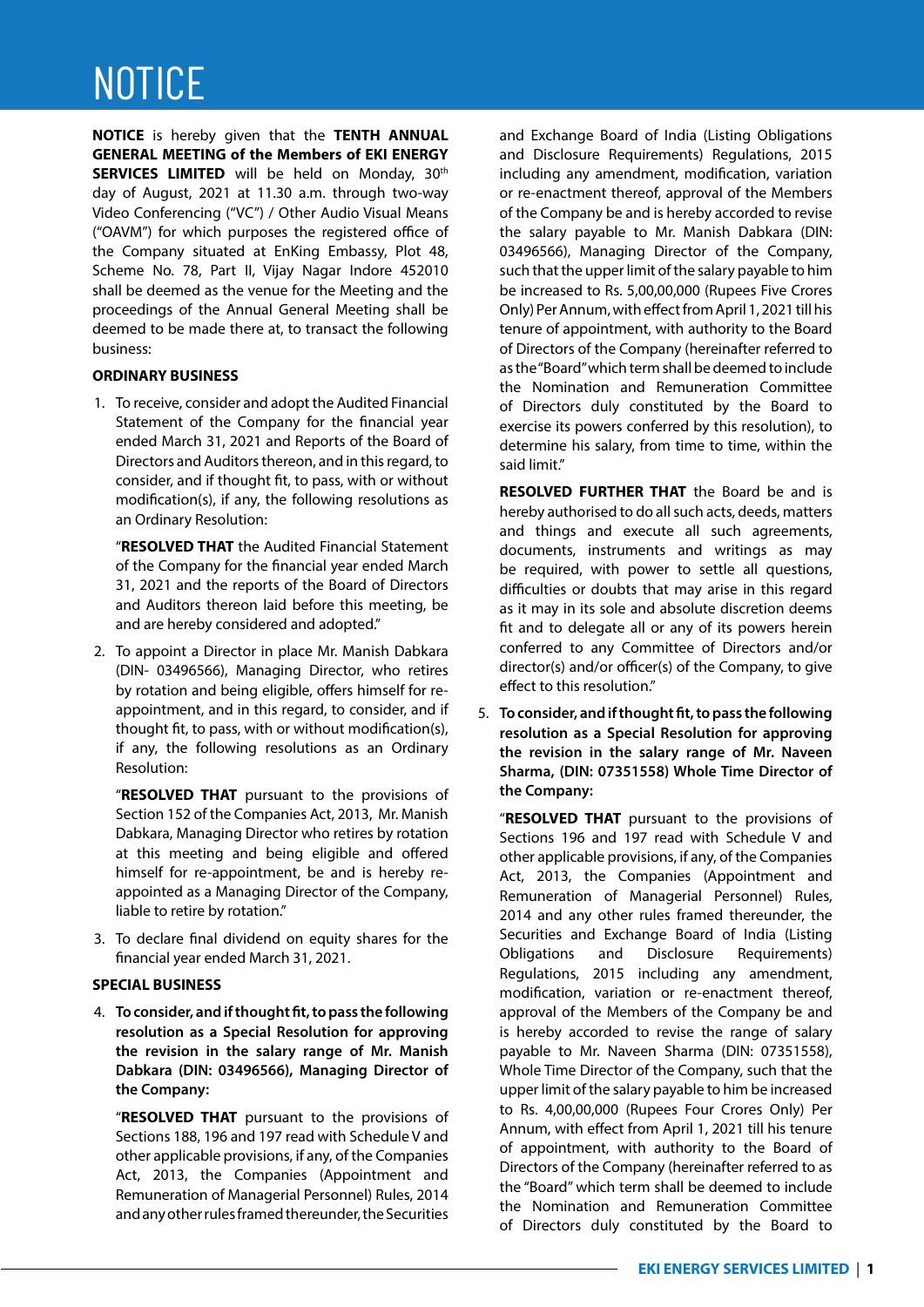exercise its powers conferred by this resolution), to determine his salary, from time to time, within the said limit.

 **RESOLVED FURTHER THAT** the Board be and is hereby authorised to do all such acts, deeds, matters and things and to execute all such agreements, documents, instruments and writings as may be required, with power to settle all questions, difficulties or doubts that may arise in this regard as it may in its sole and absolute discretion deems fit and to delegate all or any of its powers herein conferred to any Committee of Directors and/or director(s) and/or officer(s) of the Company, to give effect to this resolution."

6. **To consider, and if thought fit, to pass the following resolution as a Special Resolution for approving the revision in the salary range of Mrs. Sonali Sheikh (DIN: 08219665) Whole Time Director & CFO of the Company:** 

 "**RESOLVED THAT** pursuant to the provisions of Sections 196 and 197 read with Schedule V and other applicable provisions, if any, of the Companies Act, 2013, the Companies (Appointment and Remuneration of Managerial Personnel) Rules, 2014 and any other rules framed thereunder, the Securities and Exchange Board of India (Listing Obligations and Disclosure Requirements) Regulations, 2015 including any amendment, modification, variation or re-enactment thereof, approval of the Members of the Company be and is hereby accorded to revise the range of salary payable to Ms. Sonali Sheikh (DIN: 08219665), Whole Time Director & CFO of the Company, such that the upper limit of the salary payable to her be increase to Rs. 50,00,000 (Rupees Fifty Lakhs Only) Per Annum, with effect from April 1, 2021 till her tenure of appointment, with authority to the Board of Directors of the Company (hereinafter referred to as the "Board" which term shall be deemed to include the Nomination and Remuneration Committee of Directors duly constituted by the Board to exercise its powers conferred by this resolution), to determine her salary, from time to time, within the said limit.

 **RESOLVED FURTHER THAT** the Board be and is hereby authorised to do all such acts, deeds, matters and things and execute all such agreements, documents, instruments and writings as may be required, with power to settle all questions, difficulties or doubts that may arise in this regard as it may in its sole and absolute discretion deems fit and to delegate all or any of its powers herein conferred to any Committee of Directors and/or director(s) and/or officer(s) of the Company, to give effect to this resolution."

7. **To consider, and if thought fit, to pass the following resolution as a Special Resolution for approving the revision in the salary range of Mrs. Priyanka Dabkara, (DIN: 08634736) Non-Executive Director** 

### **of the Company:**

 "**RESOLVED THAT** pursuant to the provisions of Sections 196 and 197 read with Schedule V and other applicable provisions, if any, of the Companies Act, 2013, the Companies (Appointment and Remuneration of Managerial Personnel) Rules, 2014 and any other rules framed thereunder, the Securities and Exchange Board of India (Listing Obligations and Disclosure Requirements) Regulations, 2015 including any amendment, modification, variation or re-enactment thereof, approval of the Members of the Company be and is hereby accorded to revise the range of salary payable to Ms. Priyanka Dabkara (DIN: 08634736), Non-Executive Director of the Company, such that the upper limit of the salary payable to her be increase to Rs. 50,00,000 (Rupees Fifty Lakhs Only) per annum, with effect from April 1, 2021 till her tenure of appointment, with authority to the Board of Directors of the Company (hereinafter referred to as the "Board" which term shall be deemed to include the Nomination and Remuneration Committee of Directors duly constituted by the Board to exercise its powers conferred by this resolution), to determine her salary, from time to time, within the said limit.

 **RESOLVED FURTHER THAT** the Board be and is hereby authorised to do all such acts, deeds, matters and things and execute all such agreements, documents, instruments and writings as may be required, with power to settle all questions, difficulties or doubts that may arise in this regard as it may in its sole and absolute discretion deems fit and to delegate all or any of its powers herein conferred to any Committee of Directors and/or director(s) and/or officer(s) of the Company, to give effect to this resolution."

8. **To consider, and if thought fit, to pass the following resolution as a Special Resolution for approval of EKI Energy Services Limited Employees Stock Option Scheme 2021 ("EESL ESOP-2021") for employees of the Company, as a Special Resolution.**

 "**RESOLVED THAT** in accordance with the provisions of Section 62(1)(b) and all other applicable provisions of the Companies Act, 2013 (the "Act") read with rules framed thereunder and Regulation 12 of the Securities and Exchange Board of India (Share Based Employee Benefits) Regulations, 2014 ("SBEB Regulations") (including any statutory modification(s) or re-enactment(s) thereof, for the time being in force) and in accordance with circulars/ guidelines issued by SEBI, the Articles of Association of the Company, the SEBI (Listing Obligations and Disclosure Requirements) Regulations, 2015 ("Listing Regulations") and other applicable regulations, rules and circulars/ guidelines in force, from time to time and subject to any approval(s) of any authorities as may be required, and subject to any such condition(s) or modification(s), if any, as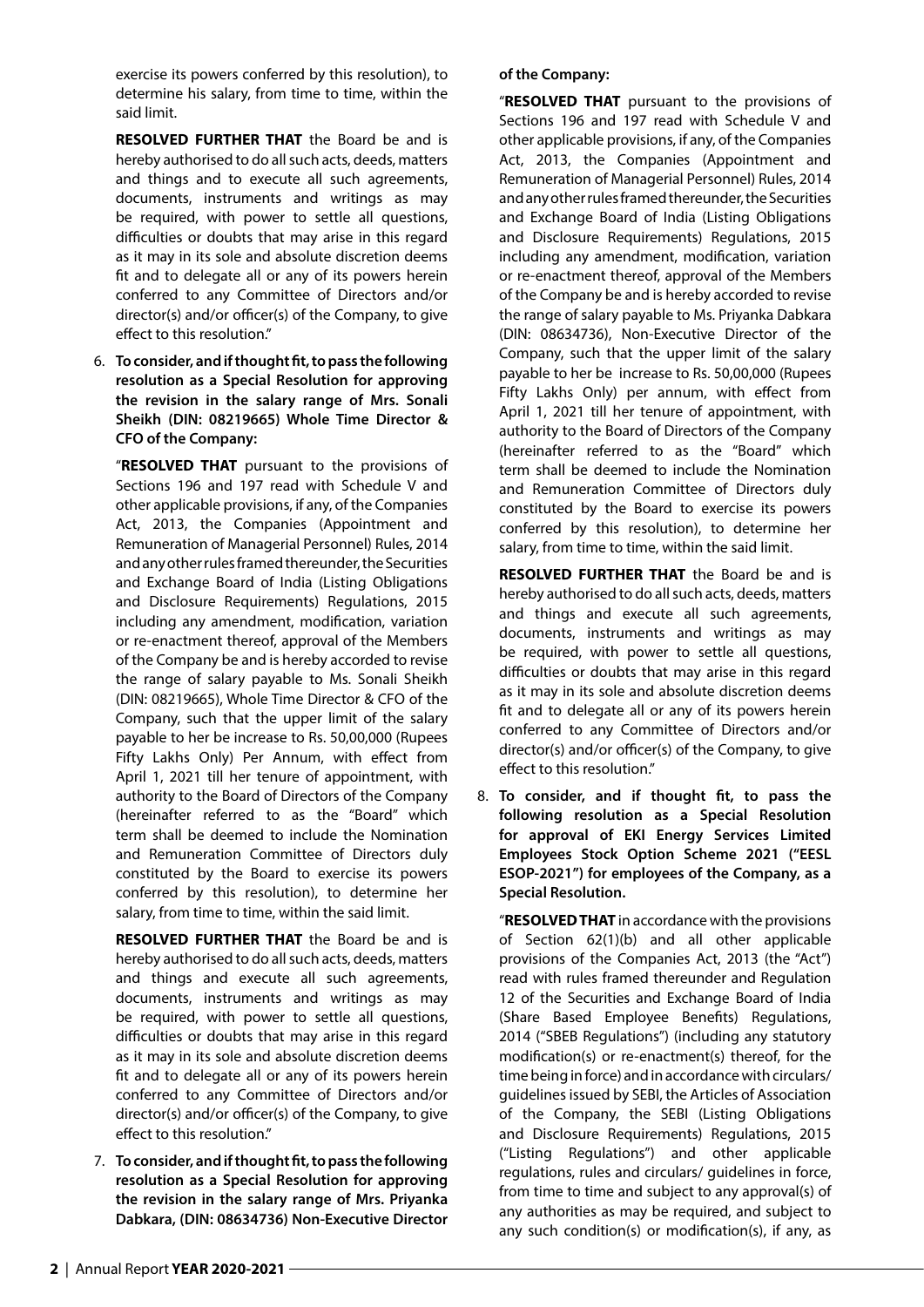may be prescribed or imposed by such authorities while granting such approval(s) and subject to acceptance of such condition(s) or modification(s) by the Board of Directors of the Company (hereinafter referred to as the "Board", which term shall include the Nomination and Remuneration Committee constituted by the Board or any other Committee which the Board may constitute to act as the "Compensation Committee" under the SBEB Regulations or their delegated authority and to exercise its powers, including the powers conferred by this resolution), the consent of the members of the Company be and is hereby accorded to the Board to grant, vest and allot, from time to time and in one or more tranches, Options under the `EKI Energy Services Limited Employees' Stock Option Scheme 2021' ("EESL ESOP-2021"), the salient features of which are set out in the Statement annexed to this Notice, to or to the benefit of such person(s) who are permanent employees of the Company, whether working in India or outside India, and/ or to the directors of the Company, whether wholetime or not but excluding independent director(s) and to such other persons as may be decided by the Board and/ or permitted under SBEB Regulations (hereinafter referred to as "Eligible Employees") but does not include an employee who is a promoter or a person belonging to the promoter group or a director(s) who either himself or through his relative or through anybody corporate, directly or indirectly, holds more than 10% of the outstanding equity shares of the Company, to subscribe to such number of equity shares and/ or equity linked instruments which would give rise to issue of equity shares (hereinafter collectively referred to as "Securities") of the Company but not exceeding 6,50,000 (Six Lakhs Fifty Thousand) equity shares of the face value of Rs. 10/- (Rupees Ten only) each at such price or prices, and on such terms and conditions, as may be determined by the Board in accordance with the provisions of EESL ESOP-2021 and in due compliance with the SBEB Regulations and other applicable laws, rules and regulations;

 **RESOLVED FURTHER THAT** outstanding Options granted under EESL ESOP-2021 before any issue of bonus shares or stock splits or consolidation of shares shall be suitably adjusted for the number as well as the exercise price as applicable and such outstanding Options may be further adjusted at the discretion of the Board for any corporate action(s);

 **RESOLVED FURTHER THAT** the Board be and is hereby authorized to devise, formulate, evolve, decide upon and bring into effect EESL ESOP-2021 as per the terms approved in this resolution read with the Statement annexed to this Notice and at any time to modify, alter or amend the said terms or suspend, withdraw or terminate EESL ESOP-2021, subject to compliance with the SBEB Regulations and other applicable laws, rules and regulations, as

may be prevailing at that time;

**RESOLVED FURTHER THAT** the equity shares so issued and allotted under EESL ESOP-2021 shall rank pari-passu with the then existing equity shares of the Company.

 **RESOLVED FURTHER THAT** the Board be and is hereby authorized to take necessary steps for listing of the Securities allotted under EESL ESOP-2021 on the Stock Exchanges, where the equity shares of the Company are listed as per the provisions of the Listing Regulations and other applicable laws rules and regulations;

 **RESOLVED FURTHER THAT** the Company shall conform to the accounting policies prescribed from time to time under SEBI (SBEB) Regulations and any other applicable laws and regulations to the extent relevant and applicable to EESL ESOP-2021;

 **RESOLVED FURTHER THAT** the Board be and is hereby authorized to do all such acts, deeds, matters and things as it may, in its absolute discretion deem fit, for the aforesaid purpose and also to settle any issues, questions, difficulties or doubts that may arise in this regard at any stage, without being required to seek any further consent or approval of the members of the Company to the end and intent that the members shall be deemed to have given their approval thereto expressly by the authority of this resolution, and further to execute all such deeds, documents, writings and to give such directions and/ or instructions as may be necessary, proper or expedient to give effect to any modification, alteration, amendment, suspension, withdrawal or termination of EESL ESOP-2021 and to take all such steps and do all acts as may be incidental or ancillary thereto.

 **RESOLVED FURTHER THAT** the Board, be and is hereby authorized to do all such acts, deeds, and things, as may, at its absolute discretion, deems necessary including appointment of various intermediaries, Merchant Banker, Advisors, Consultants or Representatives, being incidental to the effective implementation and administration of EESL ESOP-2021 as also to make applications to the appropriate Authorities, Parties and the Institutions for their requisite approvals as also to initiate all necessary actions for the preparation and filing of requisite documents, with the SEBI/Stock Exchange(s), and all other documents required to be filed in the above connection and to settle all such questions or difficulties whatsoever which may arise and take all such steps and decisions in this regard."

9. **To consider, and if thought fit, to pass the following resolution as a Special Resolution for approval of Increase in Authorized Share Capital.**

 "**RESOLVED THAT** pursuant to provisions of Sections 13, 15, 61 and 64 and other applicable provisions of the Companies Act, 2013 ("the Act")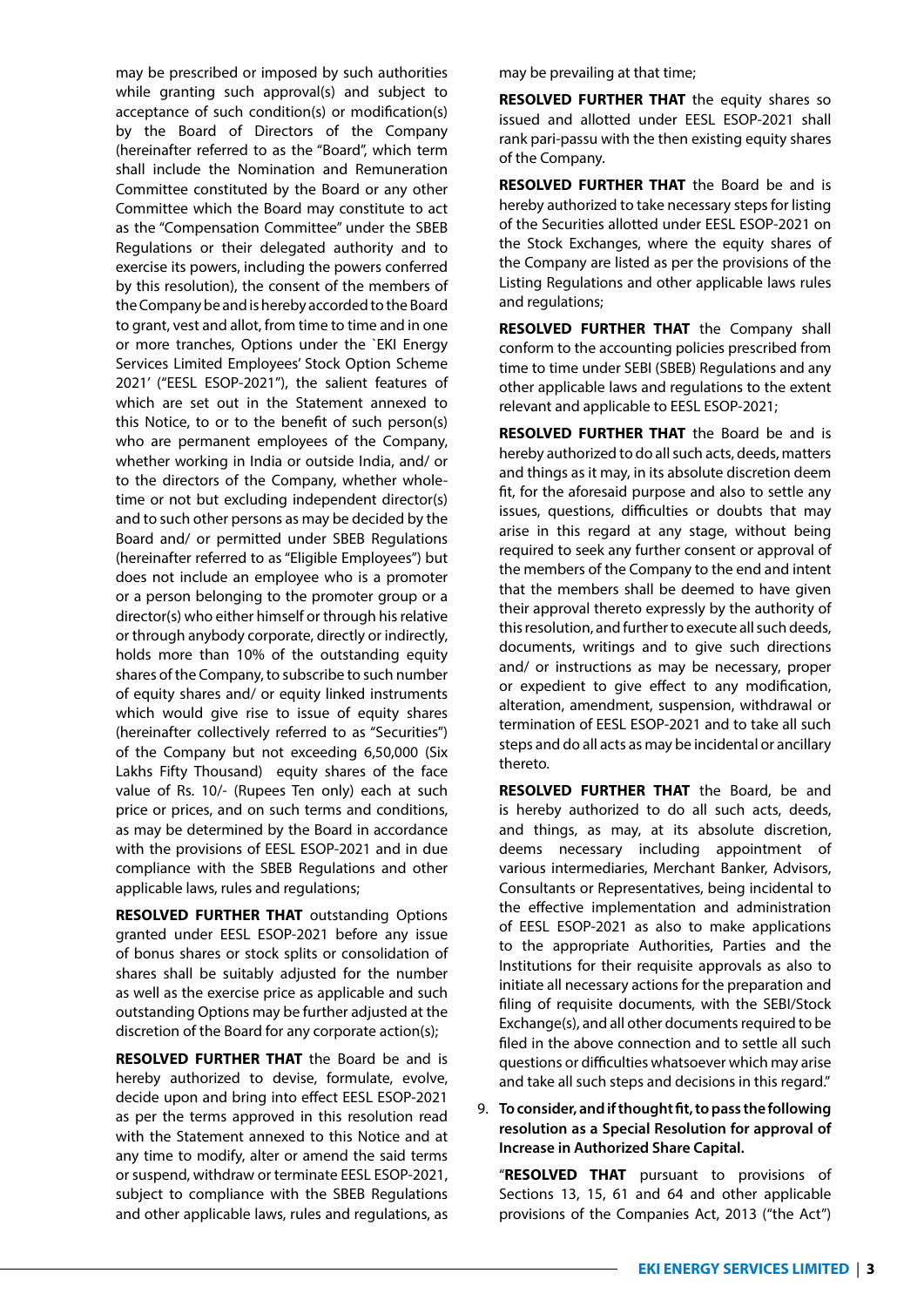as amended, read with the rules framed there under and the Securities and Exchange Board of India (Listing Obligations and Disclosure Requirements) Regulations, 2015 (including any statutory modification(s) or re-enactment(s) thereof for the time being in force), and pursuant to the provisions of Memorandum and Articles of Association of the Company, consent of the members of the company be and is hereby accorded to increase the Authorized Share Capital of the Company from existing Rs. 7,50,00,000/-(Rupees Seven Crore Fifty Lakh only) divided into 75,00,000 (Seventy Five Lakhs) Equity Shares of face value Rs. 10/- (Rupees Ten) each to Rs. 8,00,00,000 /- (Rupees Eighty Crore only) divided into 80,00,000 (Eighty Lakhs) Equity Shares of face value Rs. 10/- (Rupees Ten) each by increasing of 5,00,000 (Five Lakh) Equity Shares of face value Rs. 10/- (Rupees Ten) each shall rank paripassu in all respect with the existing Equity Shares of the Company.

**RESOLVED FURTHER THAT** the Memorandum

of Association of the Company be altered in the following manner i.e. existing Clause V of the Memorandum of Association be substituted and shall be read as following Clause:

**V. The Authorized Share Capital of the Company is Rs. 8,00,00,000 /- (Rupees Eight Crore only) divided into 80,00,000 (Eighty Lakhs) equity shares of Rs. 10/- (Rupees Ten only) each.**

 **RESOLVED FURTHER THAT** the Board be and is hereby authorized to do all such acts, deeds, matters and things and execute all such agreements, instruments and writings, sign such forms/returns and various documents as may be required to execute and submit to the Concerned Registrar of Companies (ROC) or with power to settle all questions, difficulties or doubts that may arise in this regard as it may in its sole and absolute discretion deems fit and to delegate all or any of its powers herein conferred to any Committee of Directors and/or director(s) and/or officer(s) of the Company, to give effect to this resolution."

**By Order of the Board of Directors**

**Place: Indore Date: August 5, 2021**

**MANISH DABKARA** Managing Director (DIN-03496566)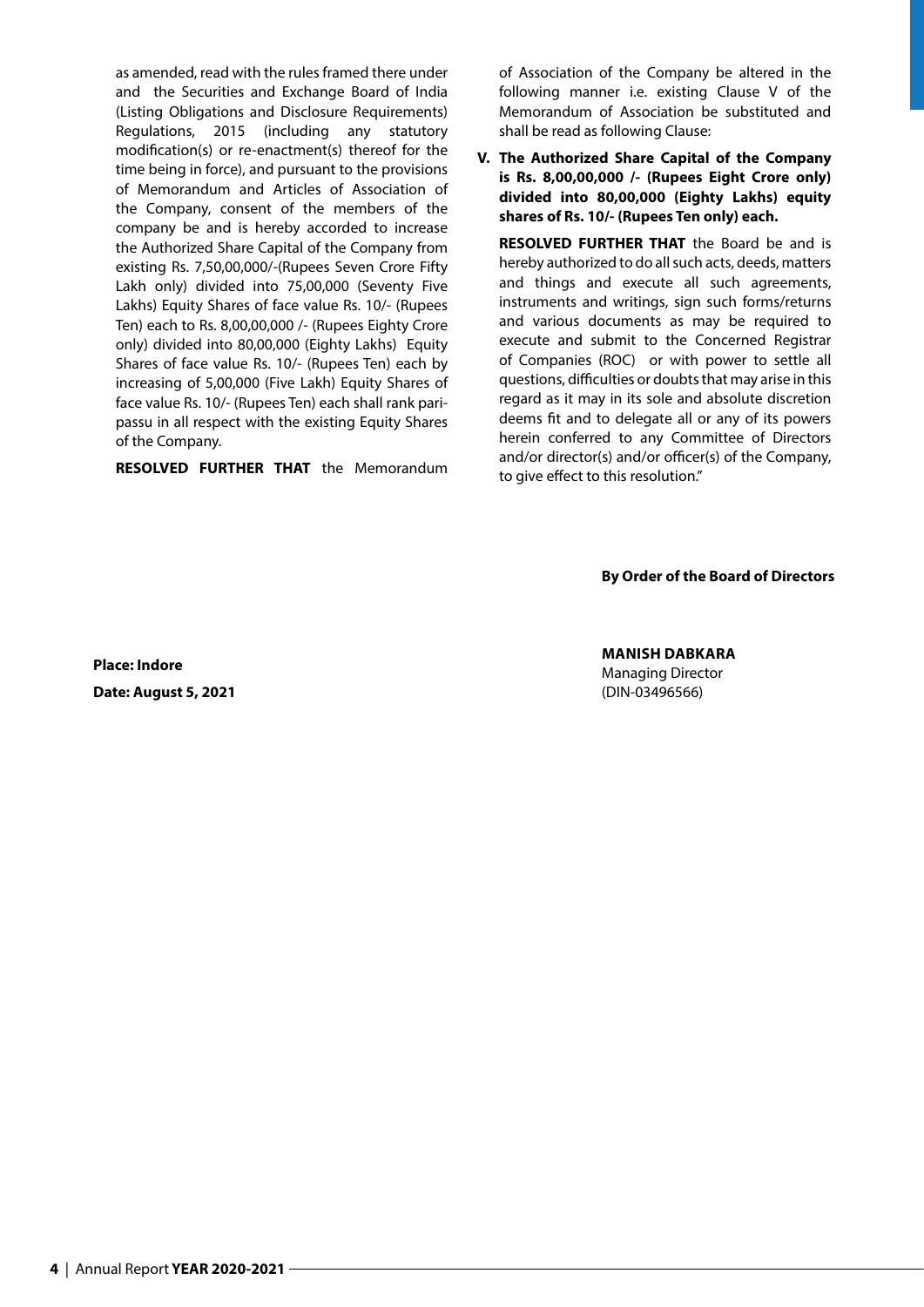# NOTES

- 1. As you are aware, in view of the situation arising due to COVID-19 global pandemic, the general meetings of the companies shall be conducted as per the guidelines issued by the Ministry of Corporate Affairs (MCA) vide Circular No. 14/2020 dated April 8, 2020, Circular No.17/2020 dated April 13, 2020 and Circular No. 20/2020 dated May 05, 2020. The forthcoming AGM/EGM will thus be held through video conferencing (VC) or other audio-visual means (OAVM) without physical presence of the Members at a common venue. Hence, Members can attend and participate in the ensuing AGM through VC/OAVM.
- 2. The AGM has been convened through VC/OAVM in compliance with applicable provisions of the Companies Act, 2013 read with MCA Circular No. 14/2020 dated April 8, 2020 and MCA Circular No. 17/2020 dated April 13, 2020 and MCA Circular No. 20/2020 dated May 05, 2020.
- 3. Pursuant to the provisions of Section 108 of the Companies Act, 2013 read with Rule 20 of the Companies (Management and Administration) Rules, 2014 (as amended) and Regulation 44 of SEBI (Listing Obligations & Disclosure Requirements) Regulations 2015 (as amended), and MCA Circulars dated April 08, 2020, April 13, 2020 and May 05, 2020 the Company is providing facility of remote e-voting to its Members in respect of the business to be transacted at the AGM/ EGM. For this purpose, the Company has entered into an agreement with Central Depository Services (India) Limited (CDSL) for facilitating voting through electronic means, as the authorized e-Voting's agency. The facility of casting votes by a member using remote e-voting as well as the e-voting system on the date of the AGM will be provided by CDSL.
- 4. The Members can join the AGM in the VC/OAVM mode 15 minutes before and after the scheduled time of the commencement of the Meeting by following the procedure mentioned in the Notice. The facility of participation at the AGM through VC/OAVM will be made available to atleast 1000 members on first come first served basis. This will not include large Shareholders (Shareholders holding 2% or more shareholding), Promoters, Institutional Investors, Directors, Key Managerial Personnel, the Chairpersons of the Audit Committee, Nomination and Remuneration Committee and Stakeholders Relationship Committee, Auditors etc. who are allowed to attend the AGM without restriction on account of first come first served basis.
- 5. The attendance of the Members attending the AGM through VC/OAVM will be counted for the purpose of ascertaining the quorum under Section 103 of the Companies Act, 2013.
- 6. Pursuant to MCA Circular No. 14/2020 dated April 08, 2020, the facility to appoint proxy to attend and

cast vote for the members is not available for this AGM. Accordingly, Proxy Form and Attendance Slip including Route Map are not annexed to the notice.

- 7. In pursuance of Section 112 and Section 113 of the Companies Act, 2013, representatives of the members such as the President of India or the Governor of a State or body corporate can attend the AGM through VC/OAVM and cast their votes through e-voting. Corporate Members intending to send their authorized representative are requested to send a duly certified copy of Board Resolution authorizing their representatives to attend and vote at the Annual General Meeting to the Company by sending an e-mail to cs@enkingint.org with a copy marked to scrutinizer at ruchijoshi89@gmail.com by quoting the concerned DP ID and Client ID.
- 8. In line with the Ministry of Corporate Affairs (MCA) Circular No. 17/2020 dated April 13, 2020, the Notice calling the AGM has been uploaded on the website of the Company at www.enkingint.org. The Notice can also be accessed from the websites of the Stock Exchanges i.e. BSE Limited at www.bseindia.com. The AGM Notice is also disseminated on the website of CDSL (agency for providing the Remote e-Voting facility and e-voting system during the AGM) i.e. www.evotingindia.com.
- 9. The Register of Directors and Key Managerial Personnel and their shareholding maintained under Section 170 of the Act, the Register of Contracts or Arrangements in which the directors are interested, maintained under Section 189 of the Act, and the relevant documents referred to in the Notice will be available electronically for inspection by the members during the AGM through VC/OAVM upon login to CDSL e-Voting system. All above documents will also be available electronically for inspection upto the date of AGM. Members seeking to inspect such documents can send an email to cs@enkingint. org.
- 10. The register of members and share transfer books will remain closed from Tuesday, August 24, 2021 to Monday, August 30, 2021 (both days inclusive) for the purpose of Annual General Meeting.
- 11. If the dividend as recommended by the Board of Directors is declared at the Meeting, payment of such dividend will be made on or before Wednesday, September 29, 2021 as under:
	- (i) To all Beneficial Owners in respect of shares held in dematerialised form as per the data as may be made available by the National Securities Depository Limited and the Central Depository Services (India) Limited as of the close of business hours on Monday, August 23, 2021, and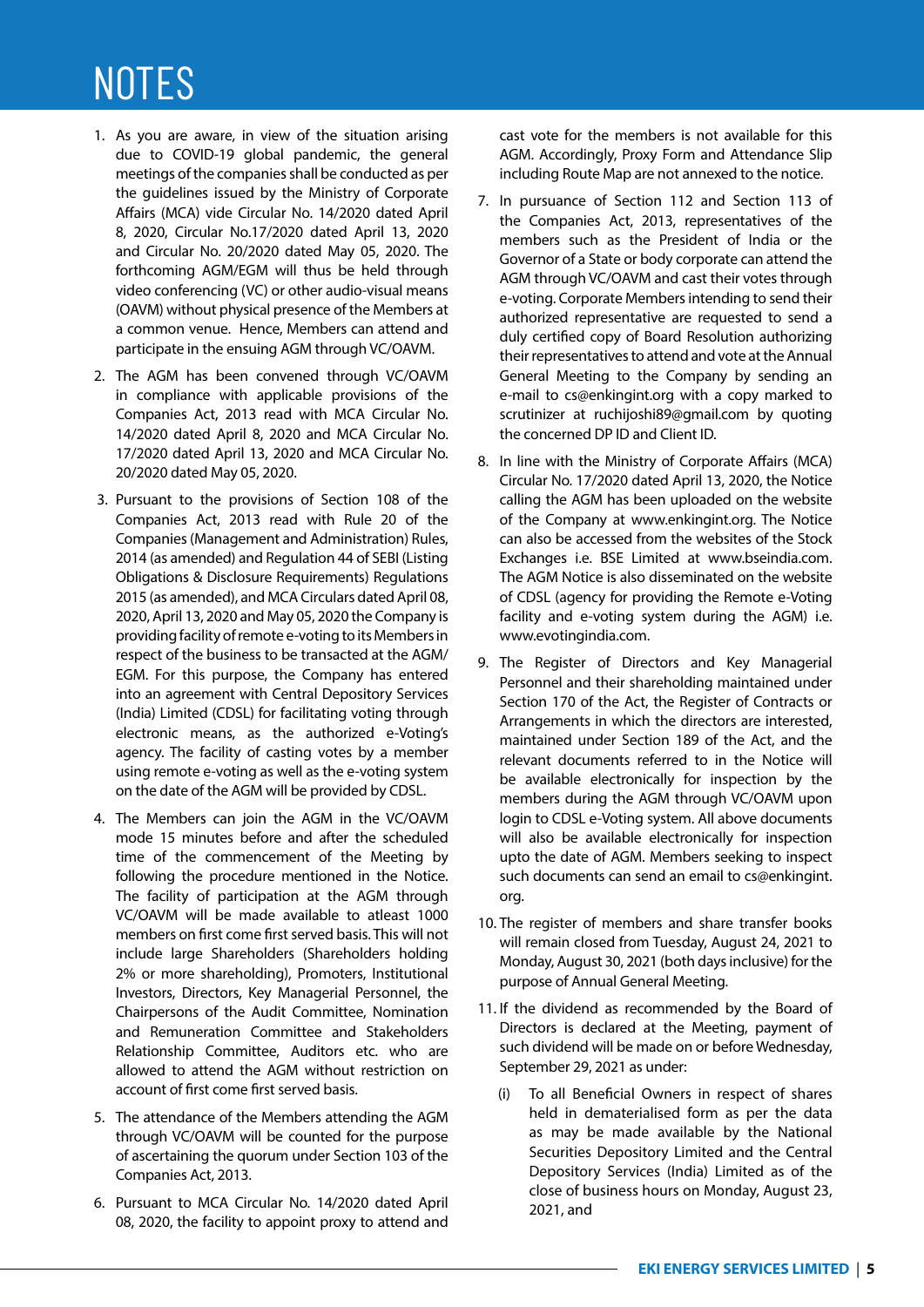- (ii) To all Members in respect of shares held in physical form after giving effect to valid transfers in respect of transfer requests, if any, lodged with the Company on or before the close of business hours on Monday, August 23, 2021.
- 12. An Explanatory Statement pursuant to Section 102 of the Companies Act, 2013 in respect of the Special Businesses specified above is annexed hereto.
- 13. Ms. Ruchi Joshi, Practising Company Secretary (Membership No. F8570, COP No. 14971) appointed as the Scrutinizer to scrutinize the voting at the meeting and remote e-voting process in a fair and transparent manner.
- 14. The Scrutinizer shall submit a consolidated report on the total votes cast in favour of or against, if any, on each of the resolutions set out in this Notice, not later than 48 hours from the conclusion of the AGM, to the Chairman of the Company. The Chairman or any other person authorised by the Chairman shall declare the results of the voting forthwith.
- 15. The results declared along with the Scrutinizer's Report shall be placed on the Company's website www.enkingint.org, and website of CDSL i.e. www. evotingindia.com not later than 48 hours of the conclusion of the Meeting.

 Subject to the receipt of requisite number of votes, the resolutions as set out in this Notice shall be deemed to be passed on the date of the AGM i.e. Monday, August 30, 2021.

- 16. The dividend will be paid through electronic mode to those members whose updated bank account details are available. For members whose bank account details are not updated, dividend warrants / demand drafts will be sent to their registered address. To avoid delay in receiving dividend, members are requested to register / update their bank account details.
- 17. Members may note that the Income Tax Act, 1961, as amended by the Finance Act, 2020, mandates that dividends paid or distributed by a Company is taxable in the hands of members. The Company shall therefore be required to deduct tax at source("TDS") at the time of making the payment of dividend. In order to enable us to determine the applicable TDS rate, members are requested to submit the relevant documents on or before Monday, August 16, 2021 at cs@enkingint.org or to RTA at vinayak@ bigshareonline.com.

 Kindly note that no documents in respect of TDS would be accepted from members after August 16, 2021.

18. Pursuant to Sections 101 and 136 of the Act read with Companies (Management and Administration) Rules, 2014 and SEBI (LODR), the Annual Report of the Company is required to be sent through email to those members whose email address is registered

and in physical form to those members who have not registered their email address. However, as permitted by SEBI and MCA, the Notice of the AGM along with the Integrated Annual Report 2020-21 is being sent only through electronic mode to those members whose email address is registered with the Company/ Depositories. Members may note that the Notice and Integrated Annual Report 2020-21 are also available on the Company's website www. enkingint.org, website of the Stock Exchanges i.e. BSE Limited at www. bseindia.com and on the website of Central Depository Services Limited ("CDSL") www. evotingindia.com.

#### **THE INTRUCTIONS OF SHAREHOLDERS FOR E-VOTING AND JOINING VIRTUAL MEETINGS ARE AS UNDER:**

- (i) The voting period begins on Friday, August 27, 2021 at 9.00 am and ends on Sunday, August 29, 2021 at 5.00 pm. During this period shareholders' of the Company, holding shares either in physical form or in dematerialized form, as on the cut-off date / record date of Monday, August 23, 2021 may cast their vote electronically. The e-voting module shall be disabled by CDSL for voting thereafter.
- (ii) Shareholders who have already voted prior to the meeting date would not be entitled to vote at the meeting venue.
- (iii) Pursuant to SEBI Circular No. **SEBI/HO/CFD/ CMD/CIR/P/2020/242 dated 09.12.2020**, under Regulation 44 of Securities and Exchange Board of India (Listing Obligations and Disclosure Requirements) Regulations, 2015, listed entities are required to provide remote e-voting facility to its shareholders, in respect of all shareholders' resolutions. However, it has been observed that the participation by the public non-institutional shareholders/retail shareholders is at a negligible level.

 Currently, there are multiple e-voting service providers (ESPs) providing e-voting facility to listed entities in India. This necessitates registration on various ESPs and maintenance of multiple user IDs and passwords by the shareholders.

 In order to increase the efficiency of the voting process, pursuant to a public consultation, it has been decided to enable e-voting to **all the demat account holders, by way of a single login credential, through their demat accounts/ websites of Depositories/ Depository Participants**. Demat account holders would be able to cast their vote without having to register again with the ESPs, thereby, not only facilitating seamless authentication but also enhancing ease and convenience of participating in e-voting process.

(iv) In terms of **SEBI circular no. SEBI/HO/CFD/CMD/ CIR/P/2020/242 dated December 9, 2020** on e-Voting facility provided by Listed Companies,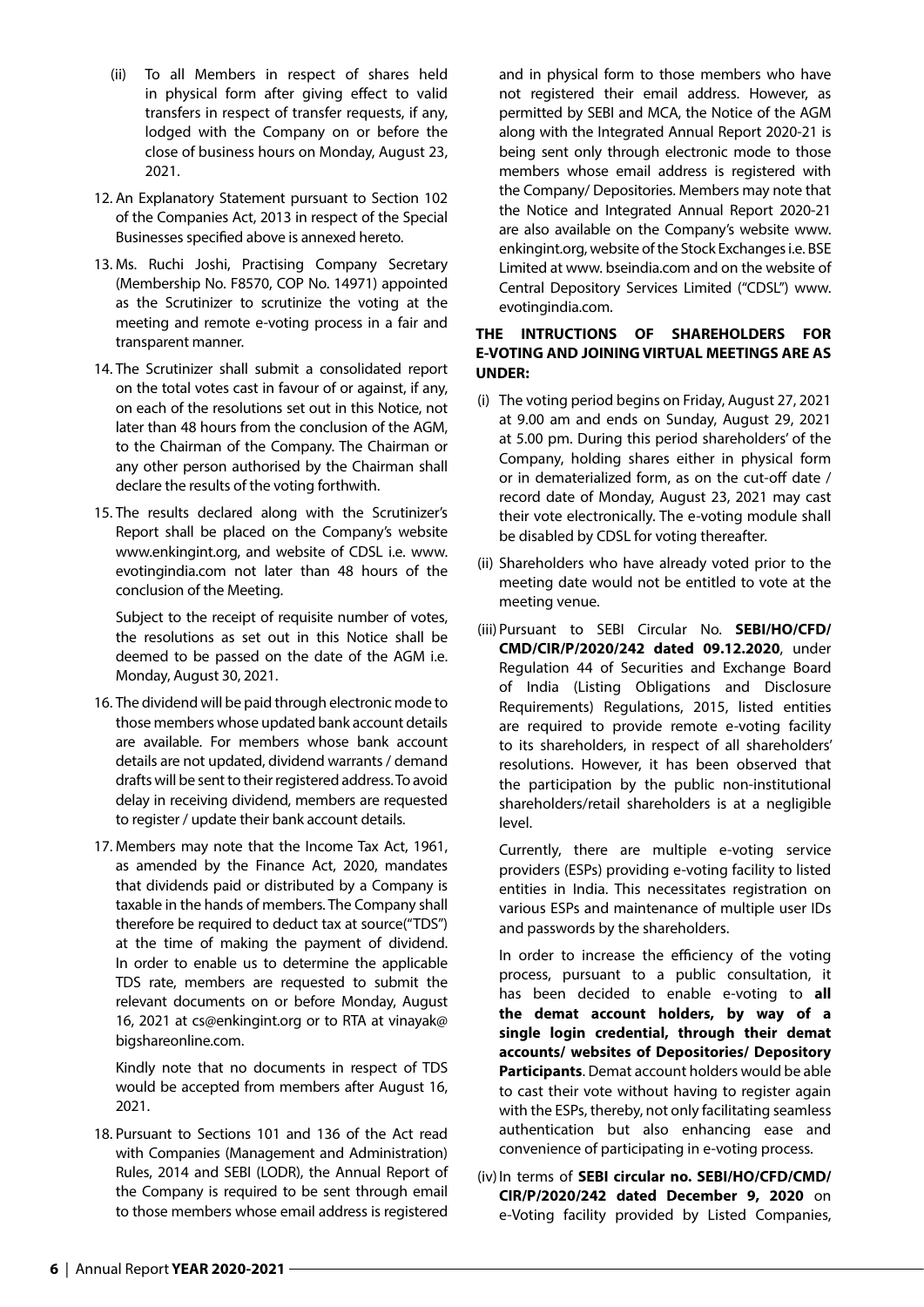Individual shareholders holding securities in demat mode are allowed to vote through their demat account maintained with Depositories and Depository Participants. Shareholders are advised to update their mobile number and email Id in their demat accounts in order to access e-Voting facility.

Pursuant to abovesaid SEBI Circular, Login method for e-Voting and joining virtual meetings **for Individual shareholders holding securities in Demat mode CDSL/NSDL** is given below:

| <b>Type of shareholders</b>                                                    | <b>Login Method</b>                                                                                                                                                                                                                                                                                                                                                                                                                                                                                                                                                                                                                                                                                                                                                                                                                                                                                        |
|--------------------------------------------------------------------------------|------------------------------------------------------------------------------------------------------------------------------------------------------------------------------------------------------------------------------------------------------------------------------------------------------------------------------------------------------------------------------------------------------------------------------------------------------------------------------------------------------------------------------------------------------------------------------------------------------------------------------------------------------------------------------------------------------------------------------------------------------------------------------------------------------------------------------------------------------------------------------------------------------------|
|                                                                                | 1. Users who have opted for CDSL Easi / Easiest facility, can login through<br>their existing user id and password. Option will be made available to reach<br>e-Voting page without any further authentication. The URL for users to login<br>to Easi / Easiest are https://web.cdslindia.com/myeasi/home/login or visit<br>www.cdslindia.com and click on Login icon and select New System Myeasi.                                                                                                                                                                                                                                                                                                                                                                                                                                                                                                        |
| Individual<br>Shareholders<br>holding securities<br>in Demat mode<br>with CDSL | 2. After successful login the Easi / Easiest user will be able to see the e-Voting<br>option for eligible companies where the evoting is in progress as per the<br>information provided by company. On clicking the evoting option, the user<br>will be able to see e-Voting page of the e-Voting service provider for casting<br>your vote during the remote e-Voting period or joining virtual meeting &<br>voting during the meeting. Additionally, there is also links provided to<br>access the system of all e-Voting Service Providers i.e. CDSL/NSDL/KARVY/<br>LINKINTIME, so that the user can visit the e-Voting service providers' website<br>directly.                                                                                                                                                                                                                                         |
|                                                                                | 3. If the user is not registered for Easi/Easiest, option to register is available at<br>https://web.cdslindia.com/myeasi/Registration/EasiRegistration                                                                                                                                                                                                                                                                                                                                                                                                                                                                                                                                                                                                                                                                                                                                                    |
|                                                                                | 4. Alternatively, the user can directly access e-Voting page by providing<br>Demat Account Number and PAN No. from a e-Voting link available on<br>www.cdslindia.com home page or click on https://evoting.cdslindia.com/<br>Evoting/EvotingLogin The system will authenticate the user by sending<br>OTP on registered Mobile & Email as recorded in the Demat Account. After<br>successful authentication, user will be able to see the e-Voting option where<br>the evoting is in progress and also able to directly access the system of all<br>e-Voting Service Providers.                                                                                                                                                                                                                                                                                                                            |
| Individual<br>Shareholders holding                                             | 1) If you are already registered for NSDL IDeAS facility, please visit the e-Services<br>website of NSDL. Open web browser by typing the following URL: https://<br>eservices.nsdl.com either on a Personal Computer or on a mobile. Once the<br>home page of e-Services is launched, click on the "Beneficial Owner" icon<br>under "Login" which is available under 'IDeAS' section. A new screen will<br>open. You will have to enter your User ID and Password. After successful<br>authentication, you will be able to see e-Voting services. Click on "Access to<br>e-Voting" under e-Voting services and you will be able to see e-Voting page.<br>Click on company name or e-Voting service provider name and you will be<br>re-directed to e-Voting service provider website for casting your vote during<br>the remote e-Voting period or joining virtual meeting & voting during the<br>meeting. |
| securities<br>in demat mode<br>with NSDL                                       | 2) If the user is not registered for IDeAS e-Services, option to register is available<br>at https://eservices.nsdl.com. Select "Register Online for IDeAS "Portal or<br>click at https://eservices.nsdl.com/SecureWeb/IdeasDirectReg.jsp                                                                                                                                                                                                                                                                                                                                                                                                                                                                                                                                                                                                                                                                  |
|                                                                                | 3) Visit the e-Voting website of NSDL. Open web browser by typing the following<br>URL: https://www.evoting.nsdl.com/ either on a Personal Computer or on a<br>mobile. Once the home page of e-Voting system is launched, click on the icon<br>"Login" which is available under 'Shareholder/Member' section. A new screen<br>will open. You will have to enter your User ID (i.e. your sixteen digit demat<br>account number hold with NSDL), Password/OTP and a Verification Code as<br>shown on the screen. After successful authentication, you will be redirected to<br>NSDL Depository site wherein you can see e-Voting page. Click on company<br>name or e-Voting service provider name and you will be redirected to e-Voting<br>service provider website for casting your vote during the remote e-Voting<br>period or joining virtual meeting & voting during the meeting                       |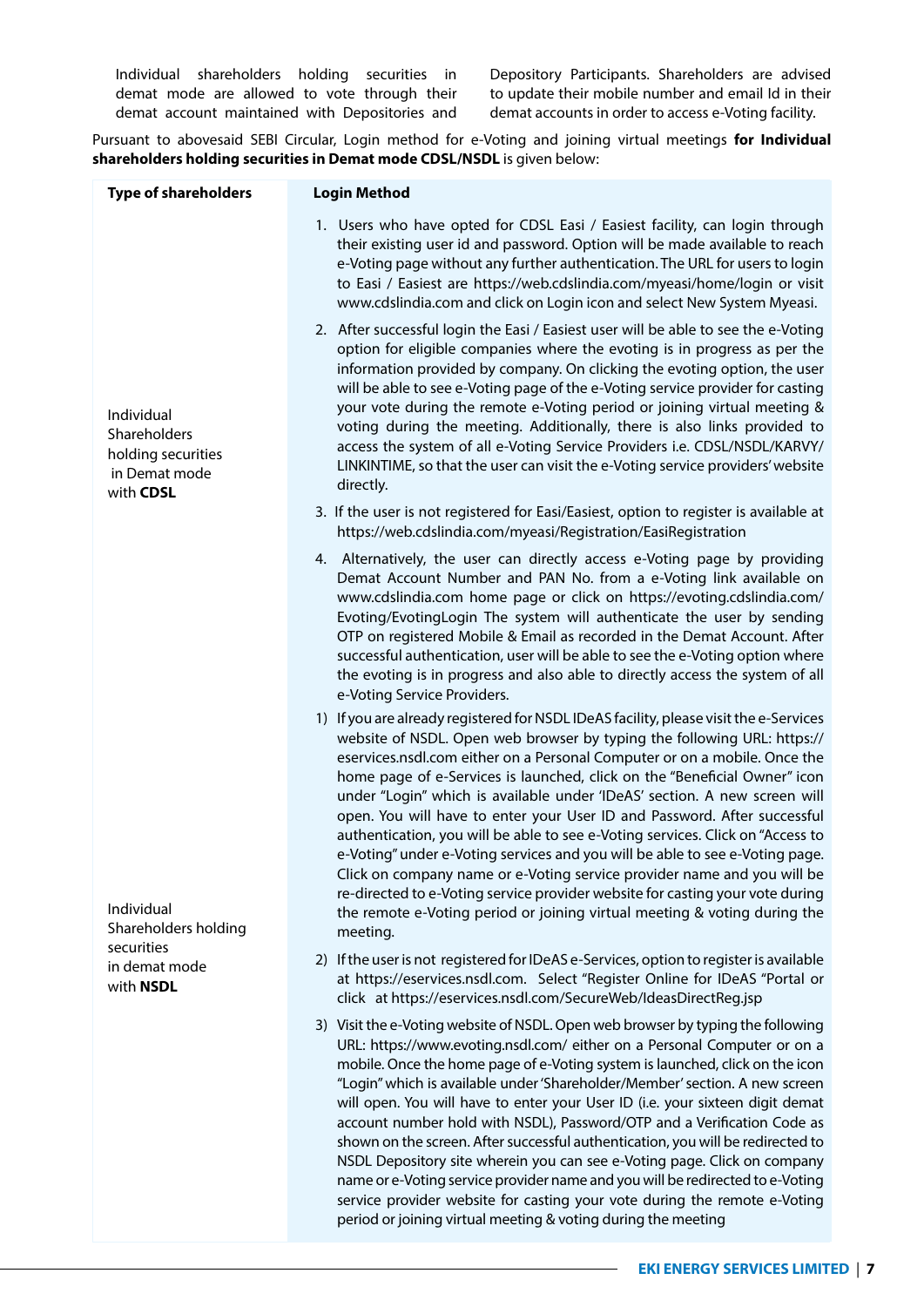#### **Type of shareholders Login Method**

Individual Shareholders (holding securities in demat mode) login through their Depository **Participants** 

 You can also login using the login credentials of your demat account through your Depository Participant registered with NSDL/CDSL for e-Voting facility. After Successful login, you will be able to see e-Voting option. Once you click on e-Voting option, you will be redirected to NSDL/CDSL Depository site after successful authentication, wherein you can see e-Voting feature. Click on company name or e-Voting service provider name and you will be redirected to e-Voting service provider website for casting your vote during the remote e-Voting period or joining virtual meeting & voting during the meeting.

**Important note:** Members who are unable to retrieve User ID/ Password are advised to use Forget User ID and Forget Password option available at abovementioned website.

#### **Helpdesk for Individual Shareholders holding securities in demat mode for any technical issues related to login through Depository i.e. CDSL and NSDL**

| Login type              | <b>Helpdesk details</b>                                                             |
|-------------------------|-------------------------------------------------------------------------------------|
| Individual Shareholders | Members facing any technical issue in login can contact CDSL helpdesk by sending    |
| holding securities in   | a request at helpdesk.evoting@cdslindia.comor contact at 022-23058738 and 22-       |
| Demat mode with CDSL    | 23058542-43.                                                                        |
| Individual Shareholders | Members facing any technical issue in login can contact NSDL helpdesk by            |
| holding securities in   | sending a request at evoting@nsdl.co.in or call at toll free no.: 1800 1020 990 and |
| Demat mode with NSDL    | 1800 22 44 30                                                                       |

(v) Login method for e-Voting and joining virtual meetings for Physical shareholders and shareholders other than individual holding in Demat form.

website www.evotingindia.com.

- 2) Click on "Shareholders" module.
- 3) Now enter your User ID
- 1) The shareholders should log on to the e-voting
	- a. For CDSL: 16 digits beneficiary ID,
	- b. For NSDL: 8 Character DP ID followed by 8 Digits Client ID,
	- c. Shareholders holding shares in Physical Form should enter Folio Number registered with the Company.
- 4) Next enter the Image Verification as displayed and Click on Login.
- 5) If you are holding shares in demat form and had logged on to www.evotingindia.com and voted on an earlier e-voting of any company, then your existing password is to be used.
- 6) If you are a first-time user follow the steps given below:

|                                                          | For Physical shareholders and other than individual shareholders holding<br>shares in Demat.                                                                                     |
|----------------------------------------------------------|----------------------------------------------------------------------------------------------------------------------------------------------------------------------------------|
| <b>PAN</b>                                               | Enter your 10 digit alpha-numeric *PAN issued by Income Tax Department<br>(Applicable for both demat shareholders as well as physical shareholders)                              |
|                                                          | • Shareholders who have not updated their PAN with the Company/Depository<br>Participant are requested to use the sequence number sent by Company/RTA<br>or contact Company/RTA. |
| Dividend Bank Details<br>OR Date of Birth (DOB)          | Enter the Dividend Bank Details or Date of Birth (in dd/mm/yyyy format) as<br>recorded in your demat account or in the company records in order to login.                        |
|                                                          | • If both the details are not recorded with the depository or company, please<br>enter the member id / folio number in the Dividend Bank details field.                          |
| vi) After entering these details appropriately, click on | form will now reach 'Password Creation' menu                                                                                                                                     |

- (vi) After entering these details appropriately, click on "SUBMIT" tab.
- (vii) Shareholders holding shares in physical form will then directly reach the Company selection screen. However, shareholders holding shares in demat

form will now reach 'Password Creation' m wherein they are required to mandatorily enter their login password in the new password field. Kindly note that this password is to be also used by the demat holders for voting for resolutions of any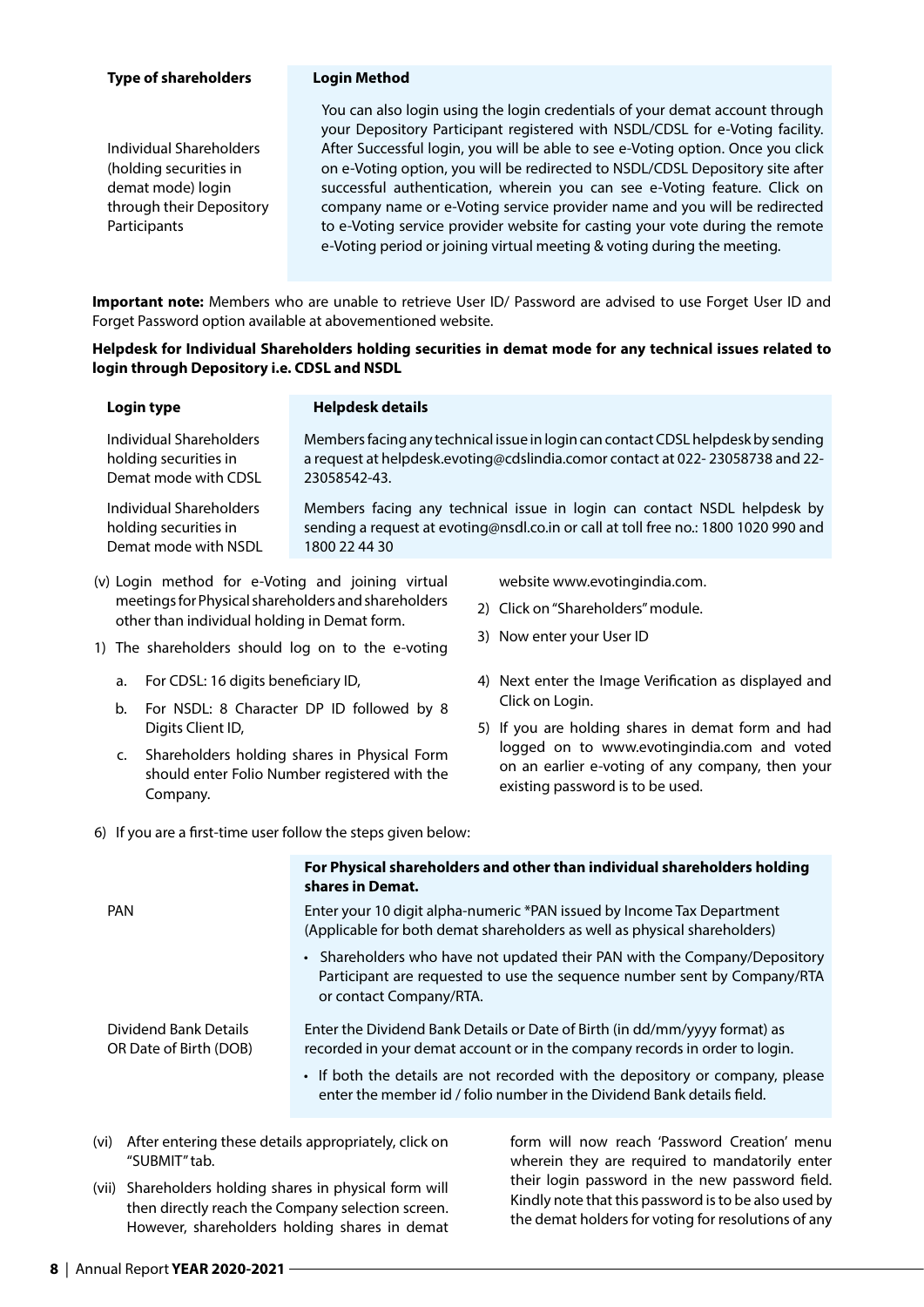other company on which they are eligible to vote, provided that company opts for e-voting through CDSL platform. It is strongly recommended not to share your password with any other person and take utmost care to keep your password confidential.

- (viii) For shareholders holding shares in physical form, the details can be used only for e-voting on the resolutions contained in this Notice.
- (ix) Click on the EVSN for the relevant <Company Name> on which you choose to vote.
- (x) On the voting page, you will see "RESOLUTION DESCRIPTION" and against the same the option "YES/NO" for voting. Select the option YES or NO as desired. The option YES implies that you assent to the Resolution and option NO implies that you dissent to the Resolution.
- (xi) Click on the "RESOLUTIONS FILE LINK" if you wish to view the entire Resolution details.
- (xii) After selecting the resolution, you have decided to vote on, click on "SUBMIT". A confirmation box will be displayed. If you wish to confirm your vote, click on "OK", else to change your vote, click on "CANCEL" and accordingly modify your vote.
- (xiii) Once you "CONFIRM" your vote on the resolution, you will not be allowed to modify your vote.
- (xiv) You can also take a print of the votes cast by clicking on "Click here to print" option on the Voting page.
- (xv) If a demat account holder has forgotten the login password then Enter the User ID and the image verification code and click on Forgot Password & enter the details as prompted by the system.

#### (xvi) **Additional Facility for Non – Individual Shareholders and Custodians –For Remote Voting only.**

- Non-Individual shareholders (i.e. other than Individuals, HUF, NRI etc.) and Custodians are required to log on to www.evotingindia.com and register themselves in the "Corporates" module.
- A scanned copy of the Registration Form bearing the stamp and sign of the entity should be emailed to helpdesk.evoting@cdslindia.com.
- After receiving the login details a Compliance User should be created using the admin login and password. The Compliance User would be able to link the account(s) for which they wish to vote on.
- The list of accounts linked in the login should be mailed to helpdesk.evoting@cdslindia.com and on approval of the accounts they would be able to cast their vote.
- A scanned copy of the Board Resolution and Power of Attorney (POA) which they have issued in favour of the Custodian, if any, should be uploaded in PDF format in the system for the scrutinizer to

verify the same.

• Alternatively Non Individual shareholders are required to send the relevant Board Resolution/ Authority letter etc. together with attested specimen signature of the duly authorized signatory who are authorized to vote, to the Scrutinizer and to the Company at the email address viz; cs@enkingint.org, if they have voted from individual tab & not uploaded same in the CDSL e-voting system for the scrutinizer to verify the same.

#### **INSTRUCTIONS FOR SHAREHOLDERS ATTENDING THE AGM THROUGH VC/OAVM & E-VOTING DURING MEETING ARE AS UNDER:**

- 1. The procedure for attending meeting & e-Voting on the day of the AGM is same as the instructions mentioned above for e-voting.
- 2. The link for VC/OAVM to attend meeting will be available where the EVSN of Company will be displayed after successful login as per the instructions mentioned above for e-voting.
- 3. Shareholders who have voted through Remote e-Voting will be eligible to attend the meeting. However, they will not be eligible to vote at the AGM/EGM.
- 4. Shareholders are encouraged to join the Meeting through Laptops / IPads for better experience.
- 5. Further shareholders will be required to allow Camera and use Internet with a good speed to avoid any disturbance during the meeting.
- 6. Please note that Participants Connecting from Mobile Devices or Tablets or through Laptop connecting via Mobile Hotspot may experience Audio/Video loss due to Fluctuation in their respective network. It is therefore recommended to use Stable Wi-Fi or LAN Connection to mitigate any kind of aforesaid glitches.
- 7. Shareholders who would like to express their views/ask questions during the meeting may register themselves as a speaker by sending their request in advance atleast 10 days prior to meeting mentioning their name, demat account number/folio number, email id, mobile number at (company email id). The shareholders who do not wish to speak during the AGM but have queries may send their queries in advance 10 days prior to meeting mentioning their name, demat account number/folio number, email id, mobile number at (company email id). These queries will be replied to by the company suitably by email.
- 8. Those shareholders who have registered themselves as a speaker will only be allowed to express their views/ask questions during the meeting.
- 9. Only those shareholders, who are present in the AGM through VC/OAVM facility and have not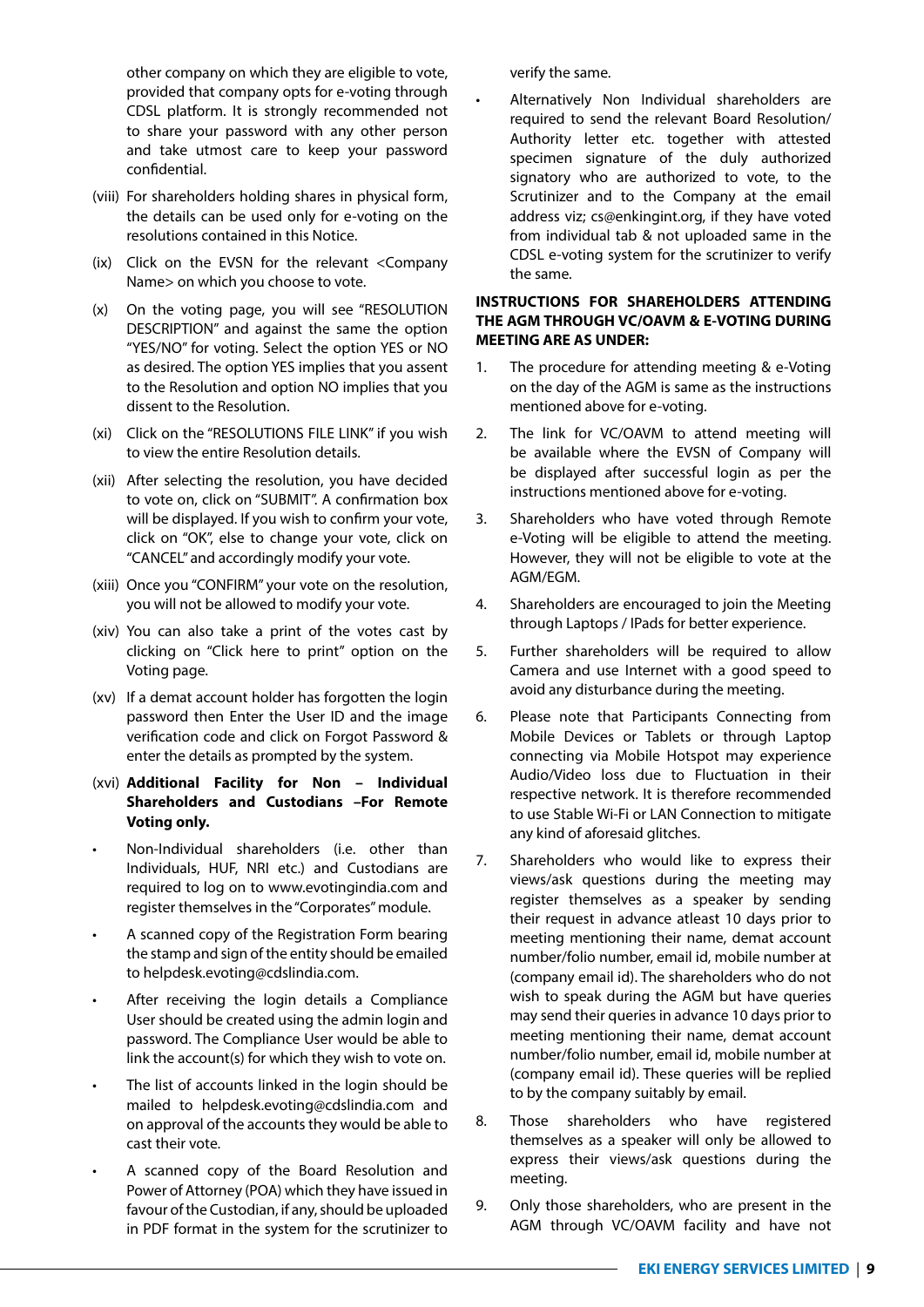casted their vote on the Resolutions through remote e-Voting and are otherwise not barred from doing so, shall be eligible to vote through e-Voting system available during the AGM.

10. If any Votes are cast by the shareholders through the e-voting available during the AGM and if the same shareholders have not participated in the meeting through VC/OAVM facility, then the votes cast by such shareholders shall be considered invalid as the facility of e-voting during the meeting is available only to the shareholders attending the meeting.

#### **PROCESS FOR THOSE SHAREHOLDERS WHOSE EMAIL/MOBILE NO. ARE NOT REGISTERED WITH THE COMPANY/DEPOSITORIES.**

1. For Physical shareholders- please provide necessary details like Folio No., Name of shareholder, scanned copy of the share certificate (front and back), PAN (self attested scanned copy of PAN card), AADHAR (self attested scanned copy of Aadhar Card) by email to Company/RTA

email id.

- 2. For Demat shareholders -, Please update your email id & mobile no. with your respective Depository Participant (DP)
- 3. For Individual Demat shareholders Please update your email id & mobile no. with your respective Depository Participant (DP) which is mandatory while e-Voting & joining virtual meetings through Depository.

If you have any queries or issues regarding attending AGM & e-Voting from the CDSL e-Voting System, you can write an email to helpdesk.evoting@cdslindia.com or contact at 022- 23058738 and 022-23058542/43.

All grievances connected with the facility for voting by electronic means may be addressed to Mr. Rakesh Dalvi, Sr. Manager, (CDSL, ) Central Depository Services (India) Limited, A Wing, 25th Floor, Marathon Futurex, Mafatlal Mill Compounds, N M Joshi Marg, Lower Parel (East), Mumbai - 400013 or send an email to helpdesk. evoting@cdslindia.com or call on 022-23058542/43.

#### **By Order of the Board of Directors**

#### **MANISH DABKARA**

Managing Director (DIN-03496566)

**Place: Indore Date: August 5, 2021**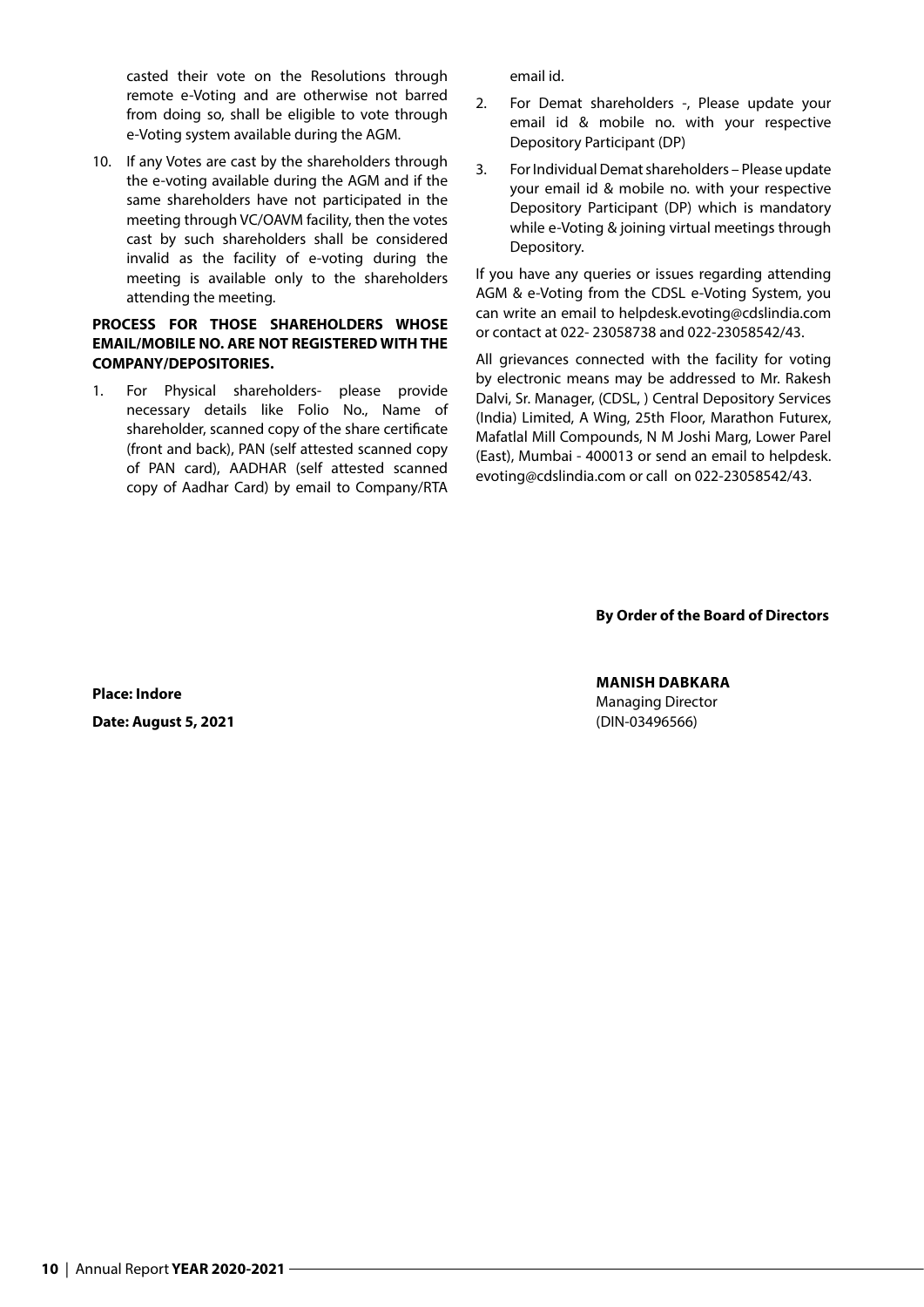### EXPLANATORY STATEMENT PURSUANT TO SECTION 102(1) OF THE COMPANIES ACT, 2013

#### **ITEM NO. 4**

Considering the contribution of Mr. Manish Dabkara to the growth in operations and profitability of the Company He has been instrumental in finalizing the Business strategies which has given the required direction to the Company. The Board of Directors of the Company, upon consideration of the performance of Mr. Manish Dabkara and also as part of the annual revision, approved the remuneration of Mr. Manish Dabkara, with effect from April 1, 2021.

The said increase in remuneration, has also been duly approved by the Nomination and Remuneration Committee at its meeting held on June 16, 2021.

The Nomination and Remuneration Committee is of the view that Mr. Manish Dabkara has provided meritorious services and significant contribution to the overall growth of the Company and hence recommended the revision in the upper limit of his salary upto Rs. 5,00,00,000 (Rupees Five Crores) per annum with effect from April 1, 2021, for the approval of the Members. The increase in the upper limit of the remuneration to Rs. 5,00,00,000 (Rupees Five Crores Only) per annum is only an enabling resolution providing authority to the Board/ Nomination and Remuneration Committee to decide on the salary payable to Mr. Manish Dabkara upto the said upper limit, from time to time.

- 1. Remuneration to be payable shall be maximum limit of Rs 5,00,00,000 (Rupees Five Crores only) per annum.
- 2. Perquisites per annum shall be equivalent to his annual salary and it shall include rent free furnished accommodation, reimbursement of gas, electricity, water charges and medical expenses for self and family members, furnishings, payment of premium on personal accident and health insurance, club fees and such other perquisites as may be approved by the Board of Directors or Nomination and Remuneration Committee of Directors, from time to time, subject to an overall ceiling of him annual salary
- 3. Other benefits and allowances include use of car with driver, telephones for the Company's business (expenses whereof would be borne and paid by the Corporation), house rent allowance or house maintenance allowance, leave travel allowance, contributions to provident fund, superannuation fund and all other benefits as are applicable to directors and/or senior employees of the Company including but not limited to gratuity, leave entitlement, encashment of leave and housing and other loan facilities as per the schemes of the Company and as approved by the Board of Directors and/or Nomination and Remuneration Committee

of Directors, from time to time.

- 4. Mr. Manish Dabkara shall also be eligible for stock options under Employee Stock Option Scheme(s) or any other Schemes or Shares as may be approved by the Board of Directors or Nomination and Remuneration Committee of Directors, from time to time.
- 5. The valuation of perquisites will be as per the Income-Tax Rules, 1962 in cases where the same is otherwise not possible to be valued.

Mr. Manish Dabkara is interested in the resolution set out at Item no. 4 of the Notice with regard to his increase in remuneration as a Managing Director and also interested to the extent of his shareholding interest in the Company. Ms, Priyanka Dabkara, Non-Executive Director, being relative of Director is also deemed to be interested in the resolution and also deemed to be interested to the extent of her shareholding interest in the Company.

The Promoter and Promoter Group, Ms. Vidhya Dabkara, Ms. Priyanka Dabkara (sister), Ms. Shweta Bhaveshkumar Porwal being relatives of Mr. Manish Dabkara, may be deemed to be interested in resolution to the extent of their shareholding interest in the Company.

Save and except the above none of the other Director/ Key Managerial Personnel of the Company and their relatives are, in any way concerned or interested, financially or otherwise in the aforementioned resolution.

Section 188(1)(f) of the Companies Act, 2013 read with Rule 15(3)(i) of Companies (Meetings of Board and its Powers) Rules, 2014 as amended, provides that related party's appointment to any office or place of profit in the Company carrying monthly remuneration exceeding Rs. 250,000/- shall be subject to approval by the Board of Directors of the Company and prior approval of the Members of the Company by special resolution

The Board of Directors recommends resolution, as set out in Item no. 4 of the notice for your approval by way of Special Resolution as prescribed in section II of Part II of Schedule V of the Companies Act, 2013 because the said remuneration exceeds the limits as specified in Section II of Part II of Schedule V of the Companies Act, 2013.

**The statement containing required information as required in Section II of Part II of Schedule V of the Companies Act, 2013.**

#### **I. GENERAL INFORMATION**

- 1. Nature of Industry: The Company deals in Climate change & sustainability advisory business
- 2. Date or expected date of commencement of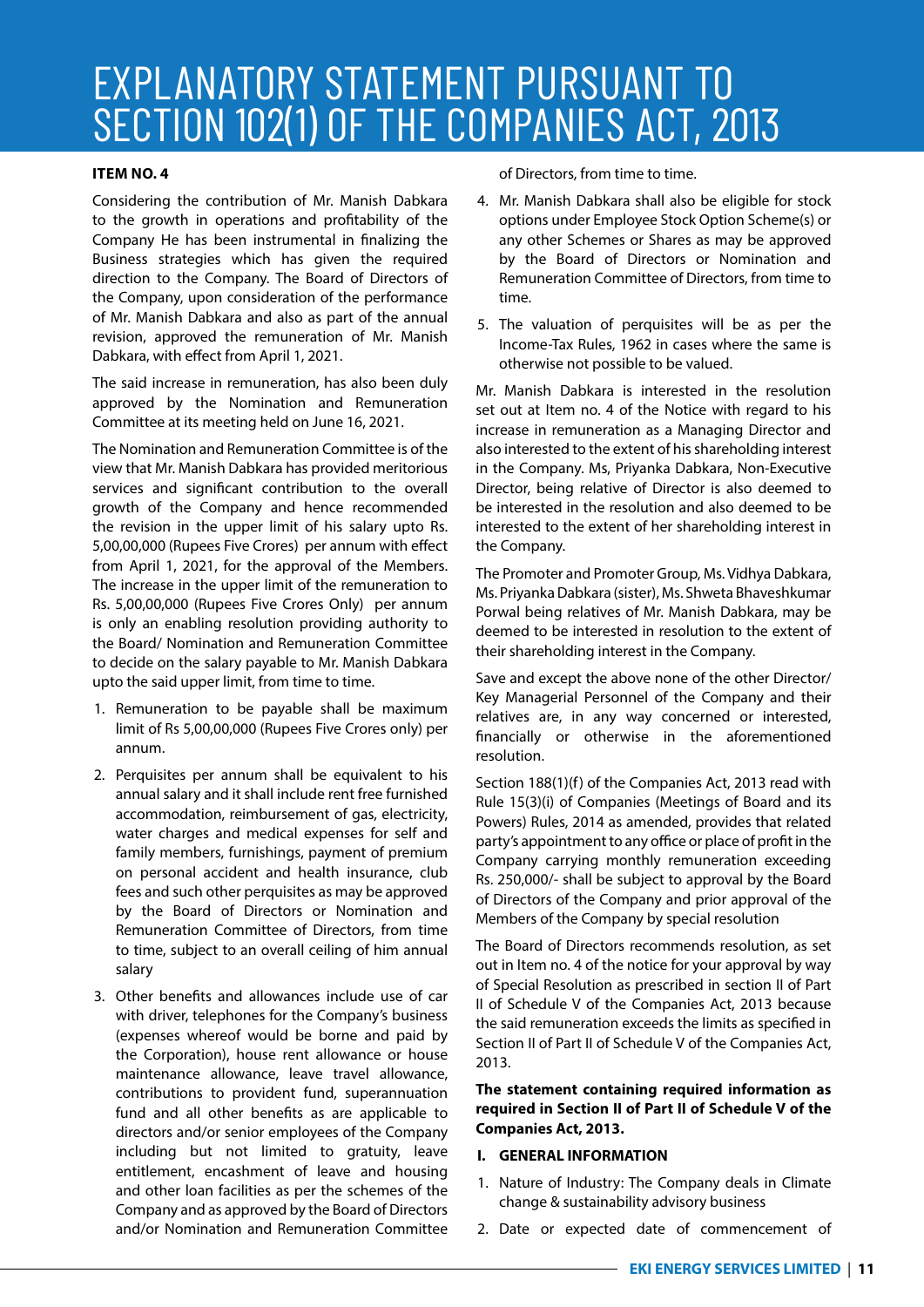business: The Company had commenced business on 3rd Day of May 2011.

3. In case of new companies, expected date of commencement of activities as per project approved by financial institutions appearing in the prospectus: Not Applicable.

4. Financial performance based on given indicators:

|                                                                     |                              | (Rs. in Lakhs)               |
|---------------------------------------------------------------------|------------------------------|------------------------------|
| <b>Financial year ended</b>                                         | 31 <sup>st</sup> March, 2021 | 31 <sup>st</sup> March, 2020 |
| <b>Revenue from Operations</b>                                      | 19,078.98                    | 6590.44                      |
| Other Income                                                        | 22.85                        | 8.89                         |
| <b>Total Revenue</b>                                                | 19101.83                     | 6598.73                      |
| Profit before finance cost, depreciation &<br>amortization, and tax | 2,555.36                     | 623.16                       |
| Less: Finance Costs                                                 | 25.20                        | 8.88                         |
| Less: Depreciation and amortization expenses                        | 38.60                        | 19.82                        |
| <b>Profit before Tax (PBT)</b>                                      | 2491.56                      | 594.46                       |
| Less: Tax Expenses                                                  | 622.06                       | 143.20                       |
| Profit after tax for the year (PAT)                                 | 1869.50                      | 451.26                       |
| Other Comprehensive Income/(Loss) for the year                      |                              |                              |
| <b>Total Comprehensive Income for the year</b>                      | 1869.51                      | 451.27                       |

5. Foreign Investments or Collaborators if any: N.A.

#### **II. INFORMATION ABOUT THE APPOINTEE**

1. Background Details:

 Past Remuneration: The total remuneration including perquisites paid to Mr. Manish Dabakra during the period  $1^{st}$  Day of April, 2019 upto 31st Day of March, 2020 and 1<sup>st</sup> Day of April, 2020 upto 31st Day of March, 2021 was Rs. 1,21,47,984/- & Rs. 1,20,00,000/- respectively.

- 2. Recognition or awards: Nil.
- 3. Job Profile and his suitability: Mr. Manish Dabkara is BEE, Govt of India- Certified Energy Auditor & Manager, he has an extensive experience in the field of Energy & Climate change programs. He has been instrumental in the development of more than 1000 projects and is widely considered as an authority on the subject of Energy, Carbon & Quality Management. He has his credit certifications in quality and management from IIM Ahmedabad, IIM Indore, CII ,GIZ & BEE.
- 4. Remuneration Proposed: As stated in the explanatory statement in item no. 4 of the notice.
- 5. Comparative remuneration profile with respect to industry, size of the Company, profile of the position and person: Taking into consideration the size of the Company, the profile of the appointee, the remuneration proposed is commensurate with performance evaluation by NRC committee
- 6. Pecuniary relationship directly or indirectly with the Company or relationship with the managerial personnel, if any: Mr. Manish Dabkara is one of

the promoters of the Company and he is holding 35,35,000 (Thirty Five Lakhs Thirty Five Thousands) equity shares of the Company. Apart from this, he doesn't have any other pecuniary transactions with Company except by way of drawing remuneration during employment with the Company. Mr. Manish Dabkara is interested as a Managing Director and also interested to the extent of his shareholding interest in the Company. Mrs. Priyanka Dabkara, Director, being relative is interested and also interested to the extent of her shareholding interest in the Company.

 The Promoter and Promoter Group, Ms. Vidhya Dabkara, Ms. Priyanka Dabkara (sister), Ms. Shweta Bhaveshkumar Porwal being relatives of Mr. Manish Dabkara, are deemed to be interested to the extent of their shareholding interest in the Company.

#### **III. OTHER INFORMATION**

- 1. Reasons of loss or inadequate profits: external and unexpected circumstances beyond the control of management, viz, During the year under review company has made adequate profit, considering to which Company has increase the remuneration of Director. In future if Company face any fall in the profitability, Company will revise remuneration of Director accordingly.
- 2. Steps taken or proposed to be taken for improvement: Company has taken the following steps for improvement in performance:
	- a. Development of New Projects
	- b. Geographical Expansion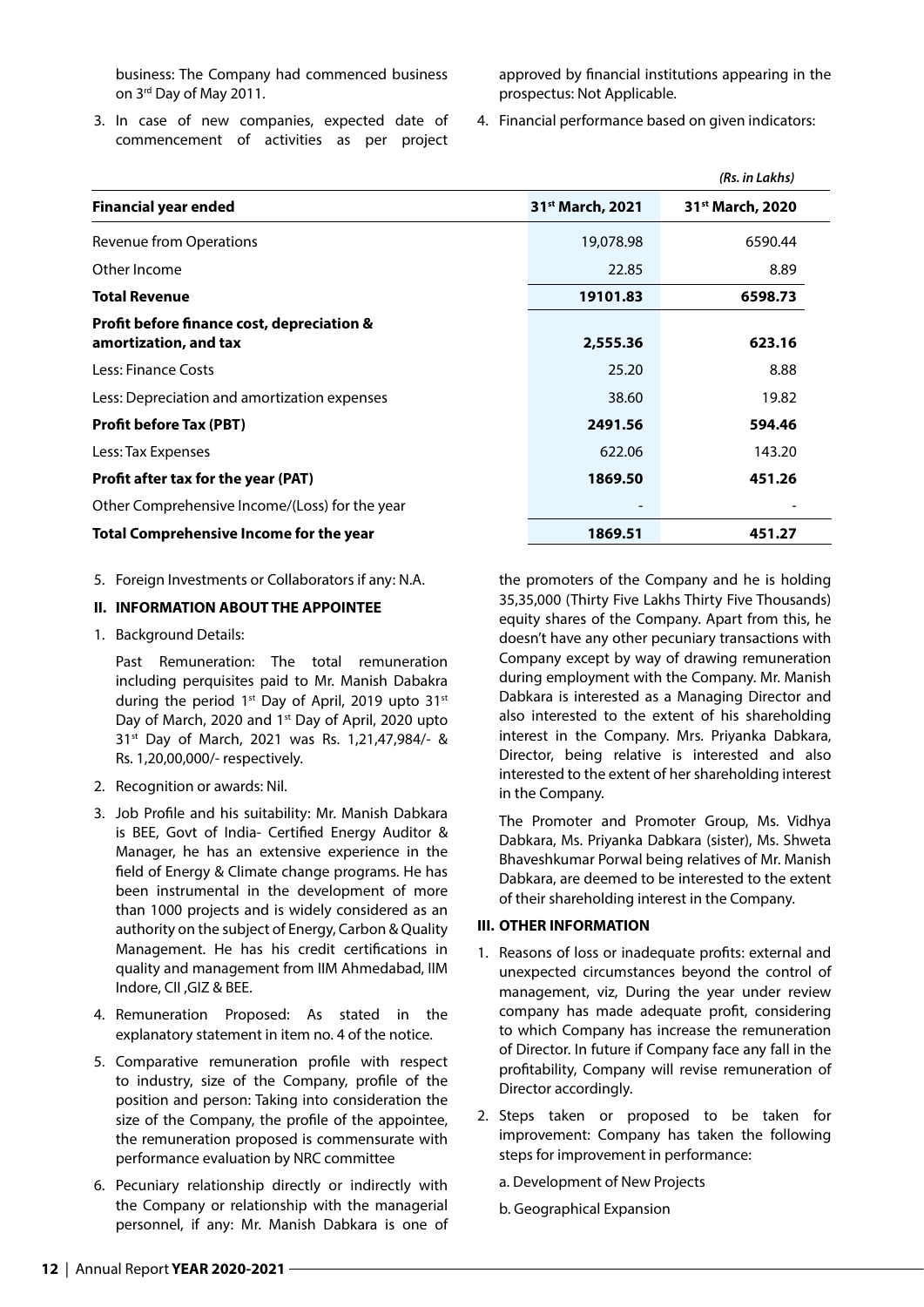c. Training of Employee

d. Continuous Development and Cost Management

3. Expected increase in productivity and profits in measurable terms: With the aforesaid measures taken by the Company, the productivity and profitability of the Company is expected to increase in coming years.

#### **ITEM NO. 5**

Considering the contribution of Mr. Naveen Sharma to the growth in operations and profitability of the Company and as part of the annual revision, the Nomination and Remuneration Committee has recommended the revision in the upper limit of salary payable to Rs. 4,00,00,000 (Rupees Four Crores only) per annum with effect from 1st Day of April, 2021 as mentioned below. The increment in the upper limit of the remuneration payable to Rs. 4,00,00,000 (Rupees Four Crores only) per annum is only an enabling resolution providing authority to the Board/ Nomination and Remuneration Committee to decide on the salary payable to Mr. Naveen Sharma upto the said upper limit, from time to time.

- 1. Remuneration to be payable shall be maximum limit of Rs. 4,00,00,000 (Rupees Four Crores only) per annum.
- 2. Perquisites per annum shall be equivalent to his annual salary and it shall include rent free furnished accommodation, reimbursement of gas, electricity, water charges and medical expenses for self and family members, furnishings, payment of premium on personal accident and health insurance, club fees and such other perquisites as may be approved by the Board of Directors or Nomination and Remuneration Committee of Directors, from time to time, subject to an overall ceiling of him annual salary
- 3. Other benefits and allowances include use of car with driver, telephones for the Company's business (expenses whereof would be borne and paid by the Corporation), house rent allowance or house maintenance allowance, leave travel allowance, contributions to provident fund, superannuation fund and all other benefits as are applicable to directors and/or senior employees of the Company including but not limited to gratuity, leave

entitlement, encashment of leave and housing and other loan facilities as per the schemes of the Company and as approved by the Board of Directors and/or Nomination and Remuneration Committee of Directors, from time to time.

- 4. Mr. Naveen Sharma shall also be eligible for stock options under Employee Stock Option Scheme(s) or any other Schemes or Shares as may be approved by the Board of Directors or Nomination and Remuneration Committee of Directors, from time to time.
- 5. The valuation of perquisites will be as per the Income-Tax Rules, 1962 in cases where the same is otherwise not possible to be valued.

Mr. Naveen Sharma is interested in the resolution set out at item no. 5 of the Notice with regard to his increase in remuneration as a Whole Time Director and also interested to the extent of his shareholding interest in the Company

Save and except the above none of the other Director/ Key Managerial Personnel of the Company and their relatives are, in any way concerned or interested, financially or otherwise in the aforementioned resolution.

The Board of Directors recommends resolution, as set out in item no. 5 of the notice for your approval by Special Resolution as required in section II of Part II of Schedule V of the Companies Act, 2013 because the said remuneration exceeds the limits as specified in Section II of Part II of Schedule V of the Companies Act, 2013.

#### **The statement containing required information as required in Section II of Part II of Schedule V of the Companies Act, 2013.**

#### **I. GENERAL INFORMATION**

- 1. Nature of Industry: The Company deals in Climate change & sustainability advisory business.
- 2. Date or expected date of commencement of business:

The Company had commenced business on 3rd Day of May, 2011.

3. In case of new companies, expected date of commencement of activities as per project approved by financial institutions appearing in the prospectus: Not Applicable.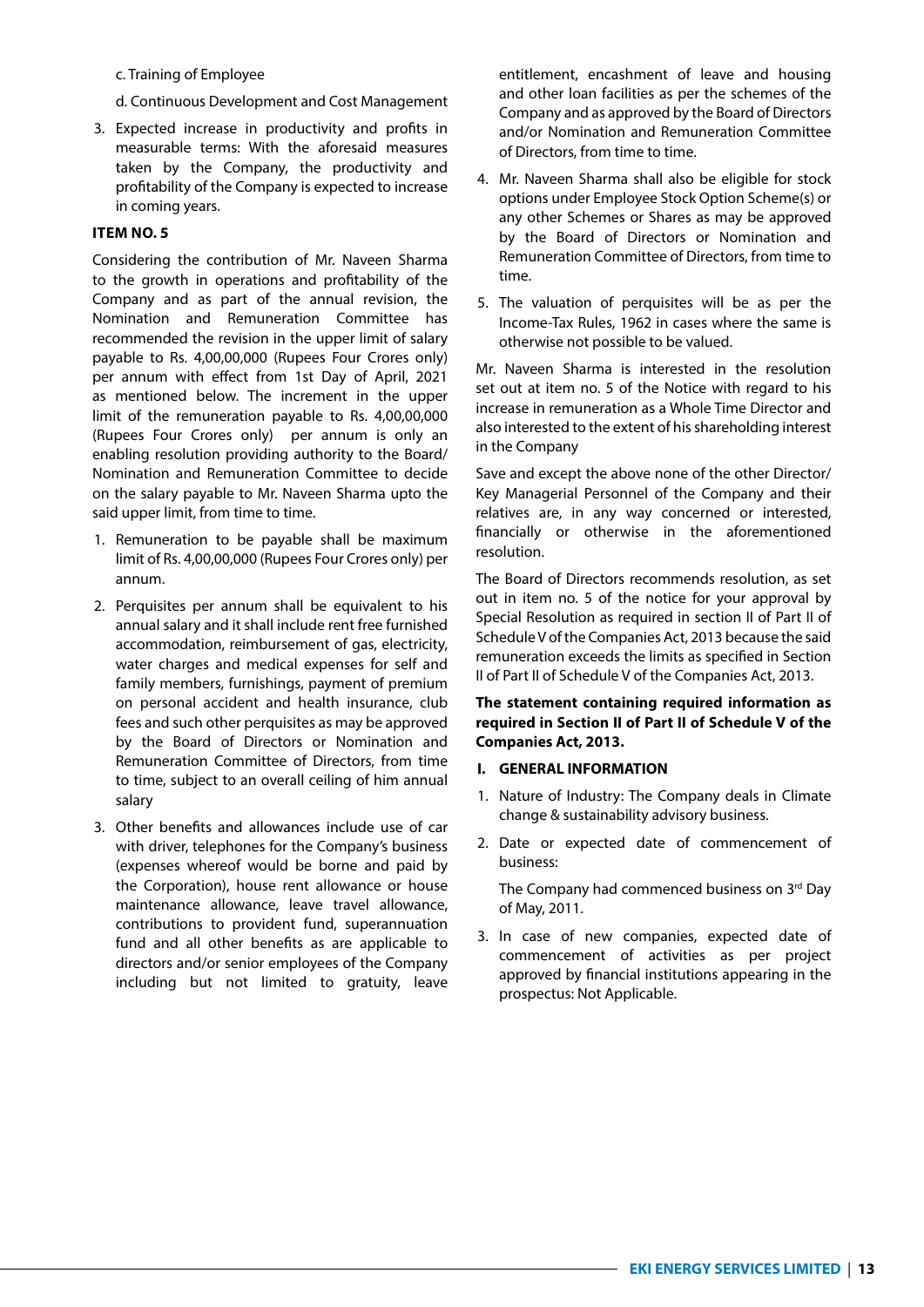4. Financial performance based on given indicators:

|                                                                     |                              | (113.111140113)              |
|---------------------------------------------------------------------|------------------------------|------------------------------|
| <b>Financial year ended</b>                                         | 31 <sup>st</sup> March, 2021 | 31 <sup>st</sup> March, 2020 |
| <b>Revenue from Operations</b>                                      | 19,078.98                    | 6590.44                      |
| Other Income                                                        | 22.85                        | 8.89                         |
| <b>Total Revenue</b>                                                | 19101.83                     | 6598.73                      |
| Profit before finance cost, depreciation<br>& amortization, and tax | 2,555.36                     | 623.16                       |
| Less: Finance Costs                                                 | 25.20                        | 8.88                         |
| Less: Depreciation and amortization expenses                        | 38.60                        | 19.82                        |
| <b>Profit before Tax (PBT)</b>                                      | 2491.56                      | 594.46                       |
| Less: Tax Expenses                                                  | 622.06                       | 143.20                       |
| Profit after tax for the year (PAT)                                 | 1869.50                      | 451.26                       |
| Other Comprehensive Income/(Loss) for the year                      |                              |                              |
| Total Comprehensive Income for the year                             | 1869.51                      | 451.27                       |

5. Foreign Investments or Collaborators if any: N.A.

#### **II. INFORMATION ABOUT THE APPOINTEE**

1. Background Details:

 Past Remuneration: The total remuneration including perquisites paid to Mr. Naveen Sharma during the period 1st Day of April, 2019 upto 31st Day of March, 2020 and 1st Day of April, 2020 upto 31st Day of March, 2021 was Rs. 16,85,333/- & Rs. 36,19,677/- respectively.

- 2. Recognition or awards: Nil.
- 3. Job Profile and his suitability: He is responsible for looking after the Carbon Offsets Trading and have traded more than 50 million credits till date. He is leading Carbon Offsets trading desk and have global market reach of trading 12 million credits in 100 days of time-frame, He has consistently demonstrated a strong work ethic at EnKing International along with a commitment to success.
- 4. Remuneration Proposed: As stated in the explanatory statement in item no. 5 of the notice.
- 5. Comparative remuneration profile with respect to industry, size of the Company, profile of the position and person: Taking into consideration the size of the Company, the profile of the appointee, the remuneration proposed is commensurate with performance evaluation by NRC committee
- 6. Pecuniary relationship directly or indirectly with the Company or relationship with the managerial personnel, if any: Mr. Naveen Sharma is one of the promoters of the Company and he is holding 35,350 (Thirty Five Thousand three hundred fifty) equity shares of the Company. Apart from this, he doesn't have any other pecuniary transactions with Company except by way of drawing remuneration during employment with the Company.

#### **III. OTHER INFORMATION**

1. Reasons of loss or inadequate profits: external and unexpected circumstances beyond the control of management, viz, During the year under review company has made adequate profit, considering to which Company has increase the remuneration of Director. In future if Company face any fall in the profitability, Company will revise remuneration of Director accordingly.

*(Rs. in Lakhs)*

- 2. Steps taken or proposed to be taken for improvement: Company has taken the following steps for improvement in performance:
	- a. Development of New Projects
	- b. Geographical Expansion
	- c. Training of Employee
	- d. Continuous Development and Cost Management
- 3. Expected increase in productivity and profits in measurable terms: With the aforesaid measures taken by the Company, the productivity and profitability of the Company is expected to increase in coming years.

#### **ITEM NO. 6**

Considering the contribution of Mrs. Sonali Sheikh to the growth in operations and profitability of the Company and as part of the annual revision, the Nomination and Remuneration Committee has recommended the revision in the upper limit of her salary payable to Rs. 50,00,000 (Rupees Fifty Lakhs only) per annum with effect from 1st Day of April, 2021 as mentioned below, The increase in the upper limit of the remuneration payable to Rs. 50,00,000 (Rupees Fifty Lakhs only) per annum is only an enabling resolution providing authority to the Board/ Nomination and Remuneration Committee to decide on the salary payable to Ms. Sonali Sheikh upto the said upper limit, from time to time.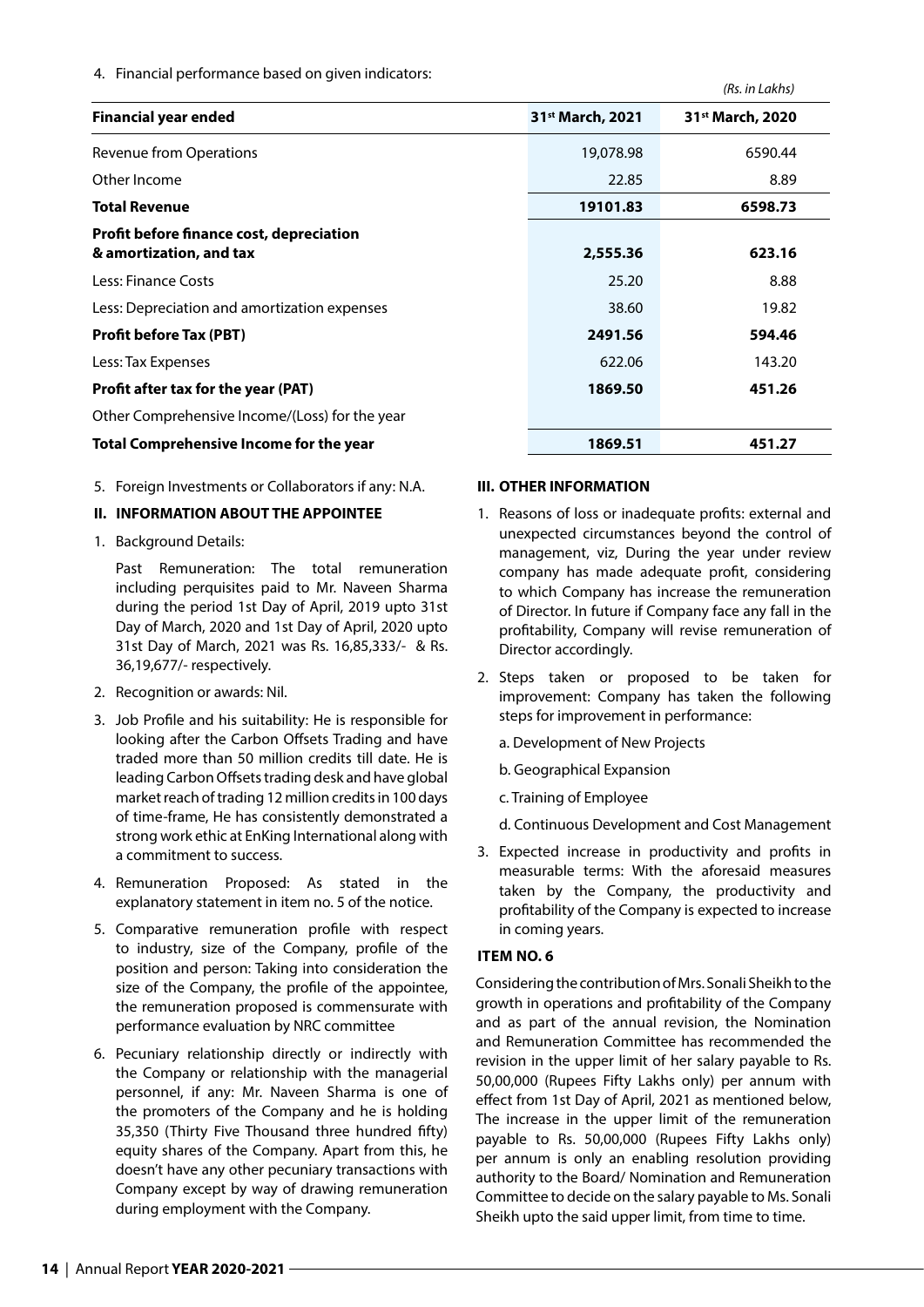- 1. Remuneration to be payable shall be maximum limit of Rs. 50,00,000 (Rupees Fifty Lakhs only) per annum.
- 2. Perquisites per annum shall be equivalent to her annual salary and it shall include rent free furnished accommodation, reimbursement of gas, electricity, water charges and medical expenses for self and family members, furnishings, payment of premium on personal accident and health insurance, club fees and such other perquisites as may be approved by the Board of Directors or Nomination and Remuneration Committee of Directors, from time to time, subject to an overall ceiling of him annual salary
- 3. Other benefits and allowances include use of car with driver, telephones for the Company's business (expenses whereof would be borne and paid by the Corporation), house rent allowance or house maintenance allowance, leave travel allowance, contributions to provident fund, superannuation fund and all other benefits as are applicable to directors and/or senior employees of the Company including but not limited to gratuity, leave entitlement, encashment of leave and housing and other loan facilities as per the schemes of the Company and as approved by the Board of Directors and/or Nomination and Remuneration Committee of Directors, from time to time.
- 4. Ms. Sonali Sheikh shall also be eligible for stock options under Employee Stock Option Scheme(s) or any other Schemes or Shares as may be approved by the Board of Directors or Nomination and Remuneration Committee of Directors, from time to time.
- 5. The valuation of perquisites will be as per the

**II. INFORMATION ABOUT THE APPOINTEE**

Income-Tax Rules, 1962, in cases where the same is otherwise not possible to be valued.

Mrs. Sonali Sheikh is interested in the resolution set out at item no. of the Notice with regard to increase in her remuneration and as Whole Time Director & CFO and also interested to the extent of her shareholding interest in the Company.

Save and except the above none of the other Director/ Key Managerial Personnel of the Company and their relatives are, in any way concerned or interested, financially or otherwise in the aforementioned resolution.

The Board of Directors recommends resolution, as set out in item no. 6 of the notice for your approval by Special Resolution as required in section II of Part II of Schedule V of the Companies Act, 2013 because the said remuneration exceeds the limits as specified in Section II of Part II of Schedule V of the Companies Act, 2013.

The statement containing required information as required in Section II of Part II of Schedule V of the Companies Act, 2013.

#### **I. GENERAL INFORMATION**

- 1. Nature of Industry: The Company deals in Climate change & sustainability advisory business
- 2. Date or expected date of commencement of business:

 The Company had commenced business on 3rd Day of May, 2021

- 3. In case of new companies, expected date of commencement of activities as per project approved by financial institutions appearing in the prospectus: Not Applicable
- 4. Financial performance based on given indicators:

| <b>Financial year ended</b>                                         | 31 <sup>st</sup> March, 2021 | 31 <sup>st</sup> March, 2020 |
|---------------------------------------------------------------------|------------------------------|------------------------------|
| <b>Revenue from Operations</b>                                      | 19,078.98                    | 6590.44                      |
| Other Income                                                        | 22.85                        | 8.89                         |
| <b>Total Revenue</b>                                                | 19101.83                     | 6598.73                      |
| Profit before finance cost, depreciation &<br>amortization, and tax | 2,555.36                     | 623.16                       |
| Less: Finance Costs                                                 | 25.20                        | 8.88                         |
| Less: Depreciation and amortization expenses                        | 38.60                        | 19.82                        |
| <b>Profit before Tax (PBT)</b>                                      | 2491.56                      | 594.46                       |
| Less: Tax Expenses                                                  | 622.06                       | 143.20                       |
| Profit after tax for the year (PAT)                                 | 1869.50                      | 451.26                       |
| Other Comprehensive Income/(Loss) for the year                      |                              |                              |
| <b>Total Comprehensive Income</b>                                   | 1869.51                      | 451.27                       |

*(Rs. in Lakhs)*

Past Remuneration: The total remuneration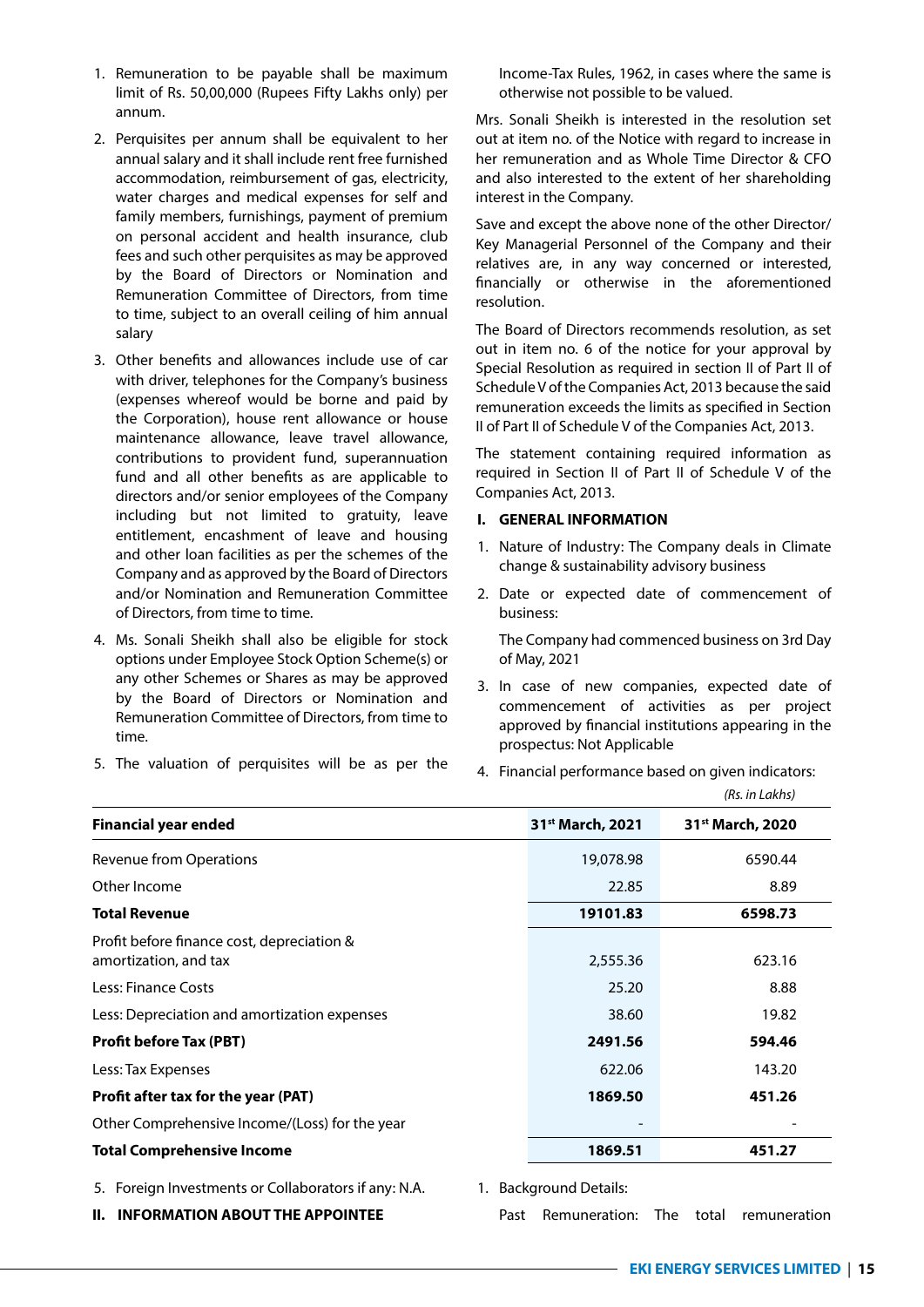including perquisites paid to Mrs. Sonali Sheikh during the period 1st Day of April, 2019 upto 31<sup>st</sup> Day of March, 2020 and 1<sup>st</sup> Day of April, 2020 upto 31st Day of March, 2021 was Rs. 8,48,651/- & Rs. 10,52,230/- respectively.

- 2. Recognition or awards: Nil.
- 3. Job Profile and her suitability: She is visionary, always looking to plan for future with concrete and quantifiable goals. She is highly adaptive, understands, the need for continuous change and is open to trying new approaches to solve problem and improve processes. Her open mindness to understand her teams, motivation, hopes, motivation, hopes, abilities and problems, makes her a true leader. She leads by example and many people at Enking International find her dedication and commitment both, inspiring and motivating.
- 4. Remuneration Proposed: As stated in the explanatory statement in item no. 6 of the notice.
- 5. Comparative remuneration profile with respect to industry, size of the Company, profile of the position and person: Taking into consideration the size of the Company, the profile of the appointee, the remuneration proposed is commensurate with performance evaluation by NRC committee
- 6. Pecuniary relationship directly or indirectly with the Company or relationship with the managerial personnel, if any: Mrs. Sonali Sheikh is one of the promoters of the Company and she is holding 35,350 (Thirty Five Thousand three hundred fifty) equity shares of the Company. Apart from this, she doesn't have any other pecuniary transactions with Company except by way of drawing remuneration during employment with the Company.

#### **III. OTHER INFORMATION**

- 1. Reasons of loss or inadequate profits: external and unexpected circumstances beyond the control of management, viz, During the year under review company has made adequate profit, considering to which Company has increase the remuneration of Director. In future if Company face any fall in the profitability, Company will revise remuneration of Director accordingly.
- 2. Steps taken or proposed to be taken for improvement: Company has taken the following steps for improvement in performance:
	- a. Development of New Projects
	- b. Geographical Expansion
	- c. Training of Employee
	- d. Continuous Development and Cost Management
- 3. Expected increase in productivity and profits in measurable terms: With the aforesaid measures taken by the Company, the productivity and profitability of the Company is expected to increase in coming years.

#### **ITEM NO. 7**

Considering the contribution of Mrs. Priyanka Dabkara to the growth in operations and profitability of the Company and as part of the annual revision, the Nomination and Remuneration Committee has recommended the revision in the upper limit of her salary to Rs. 50,00,000 (Rupees Fifty Laks only) per annum with effect from April 1, 2021, as mentioned below, for the approval of the Members. The increase in the upper limit of the remuneration to Rs. 50,00,000 (Rupees Fifty Lakhs only) per annum is only an enabling resolution providing authority to the Board/ Nomination and Remuneration Committee to decide on the salary payable to Mrs. Priyanka Dabkara upto the said upper limit, from time to time.

- 1. Remuneration to be payable shall be maximum limit of Rs. 50,00,000 (Rupees Fifty Lakhs only) per annum.
- 2. Perquisites per annum shall be equivalent to her annual salary and it shall include rent free furnished accommodation, reimbursement of gas, electricity, water charges and medical expenses for self and family members, furnishings, payment of premium on personal accident and health insurance, club fees and such other perquisites as may be approved by the Board of Directors or Nomination and Remuneration Committee of Directors, from time to time, subject to an overall ceiling of him annual salary
- 3. Other benefits and allowances include use of car with driver, telephones for the Company's business (expenses whereof would be borne and paid by the Corporation), house rent allowance or house maintenance allowance, leave travel allowance, contributions to provident fund, superannuation fund and all other benefits as are applicable to directors and/or senior employees of the Company including but not limited to gratuity, leave entitlement, encashment of leave and housing and other loan facilities as per the schemes of the Company and as approved by the Board of Directors and/or Nomination and Remuneration Committee of Directors, from time to time.
- 4. Mrs. Priyanka Dabkara shall also be eligible for stock options under Employee Stock Option Scheme(s) or any other Schemes or Shares as may be approved by the Board of Directors or Nomination and Remuneration Committee of Directors, from time to time.
- 5. The valuation of perquisites will be as per the Income-Tax Rules, 1962, in cases where the same is otherwise not possible to be valued.

Mrs. Priyanka Dabkara is interested in the resolution set out at item no. 7 of the Notice with regard to increase in her remuneration as a Director and also interested to the extent of her shareholding interest in the Company, Mr. Manish Dabkara, Managing Director, being relative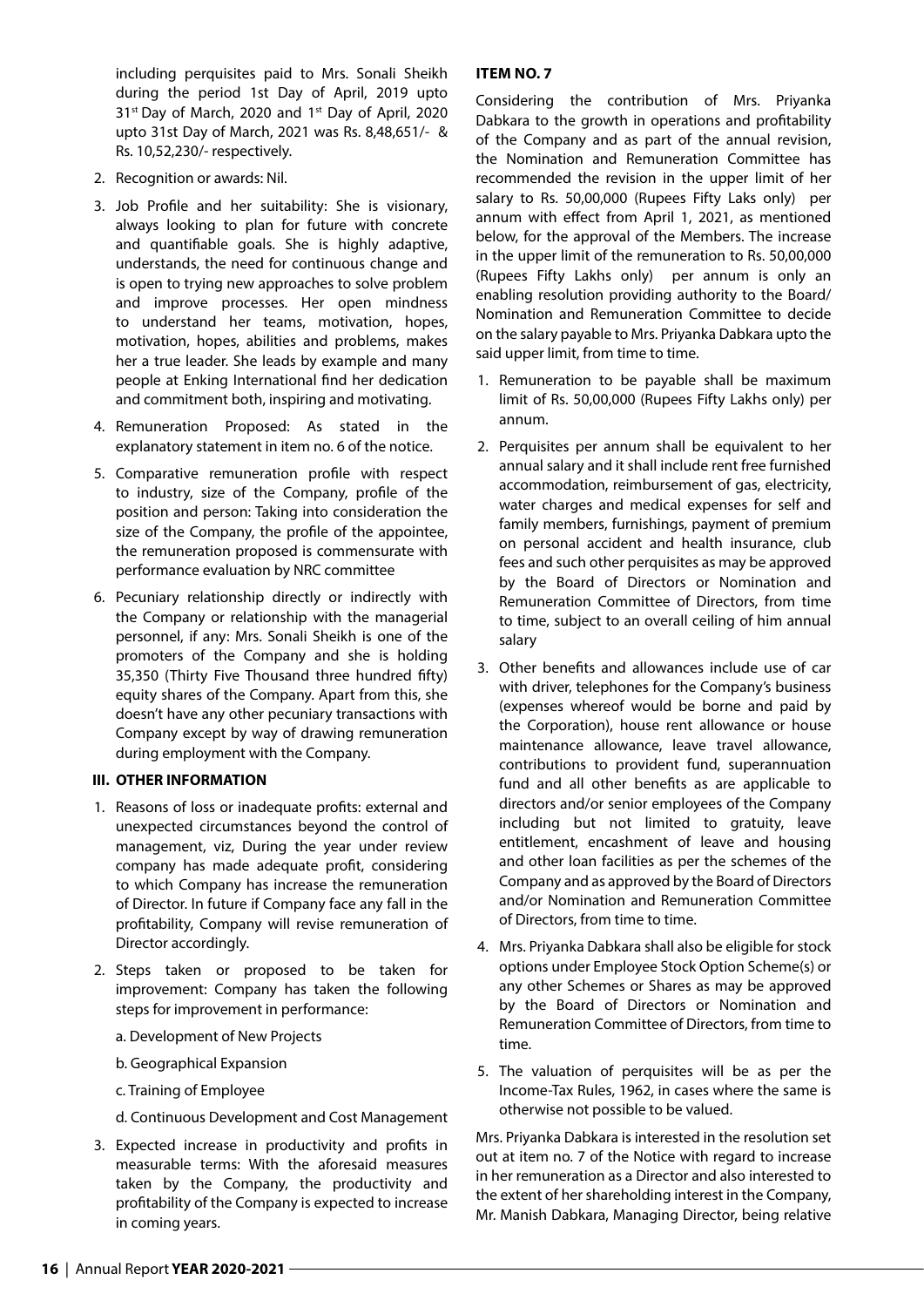is interested in the resolution and also interested to the extent of his shareholding interest in the Company.

The Promoter and Promoter Group, Ms. Vidhya Dabkara, being relatives of Ms. Priyanka Dabkara, are interested to the extent of their shareholding interest in the Company.

Save and except the above none of the other Director/ Key Managerial Personnel of the Company and their relatives are, in any way concerned or interested, financially or otherwise in the aforementioned resolution.

The Board of Directors recommends resolution, as set out in item no. 7 of the notice for your approval by Special Resolution as required in section II of Part II of Schedule V of the Companies Act, 2013 because the said remuneration exceeds the limits as specified in Section II of Part II of Schedule V of the Companies Act, 2013.

The statement containing required information as required in Section II of Part II of Schedule V of the Companies Act, 2013.

#### **I. GENERAL INFORMATION**

- 1. Nature of Industry: The Company deals in Climate change & sustainability advisory business
- 2. Date or expected date of commencement of business:

The Company had commenced business on 3rd Day of May, 2011

- 3. In case of new companies, expected date of commencement of activities as per project approved by financial institutions appearing in the prospectus: Not Applicable
- 4. Financial performance based on given indicators:

|                                                                     |                              | (Rs. in Lakhs)               |
|---------------------------------------------------------------------|------------------------------|------------------------------|
| <b>Financial year ended</b>                                         | 31 <sup>st</sup> March, 2021 | 31 <sup>st</sup> March, 2020 |
| <b>Revenue from Operations</b>                                      | 19,078.98                    | 6590.44                      |
| Other Income                                                        | 22.85                        | 8.89                         |
| <b>Total Revenue</b>                                                | 19101.83                     | 6598.73                      |
| Profit before finance cost, depreciation &<br>amortization, and tax | 2,555.36                     | 623.16                       |
| Less: Finance Costs                                                 | 25.20                        | 8.88                         |
| Less: Depreciation and amortization expenses                        | 38.60                        | 19.82                        |
| <b>Profit before Tax (PBT)</b>                                      | 2491.56                      | 594.46                       |
| Less: Tax Expenses                                                  | 622.06                       | 143.20                       |
| Profit after tax for the year (PAT)                                 | 1869.50                      | 451.26                       |
| Other Comprehensive Income/(Loss) for the year                      |                              |                              |
| <b>Total Comprehensive Income for the year</b>                      | 1869.51                      | 451.27                       |

5. Foreign Investments or Collaborators if any: N.A.

#### **II. INFORMATION ABOUT THE APPOINTEE**

1. Background Details:

 Past Remuneration: The total remuneration including perquisites paid to Mrs. Priyanka Dabkara during the period  $1<sup>st</sup>$  Day of April, 2019 upto 31 $<sup>st</sup>$  Day of</sup> March, 2020 and 1<sup>st</sup> Day of April, 2020 upto 31<sup>st</sup> Day of March, 2021 was Rs. 18,00,000/- & Rs. 10,50,000/ respectively.

- 2. Recognition or awards: Nil.
- 3. Job Profile and his suitability: She is one of the most committed leaders and key managers at EnKing International. Proactive, ambitious, committed and broadminded perfectionist. Her expertise in financial planning at EnKing International was always a benefit to EKI. Developing the managerial insights for the business and carbon market at EnKing International is most challenging, and she battled the impediments. She possesses a winning combination of solid tech skills and business sense.
- 4. Remuneration Proposed: As stated in the explanatory statement at item no. 7 of the notice.
- 5. Comparative remuneration profile with respect to industry, size of the Company, profile of the position and person: Taking into consideration the size of the Company, the profile of the appointee, the remuneration proposed is commensurate with performance evaluation by NRC committee
- 6. Pecuniary relationship directly or indirectly with the Company or relationship with the managerial personnel, if any: Mrs. Priyanka Dabkara is one of the promoters of the Company and she is holding 2,92,900 (Two Lakhs Ninety Two Thousand Nine Hundred) Equity shares of the Company. Apart from this, she doesn't have any other pecuniary transactions with Company except by way of drawing remuneration during employment with the Company. Mrs. Priyanka Dabkara is interested as a Director and also interested to the extent of his shareholding interest in the Company. Mr. Manish Dabkara, Managing Director, being relative is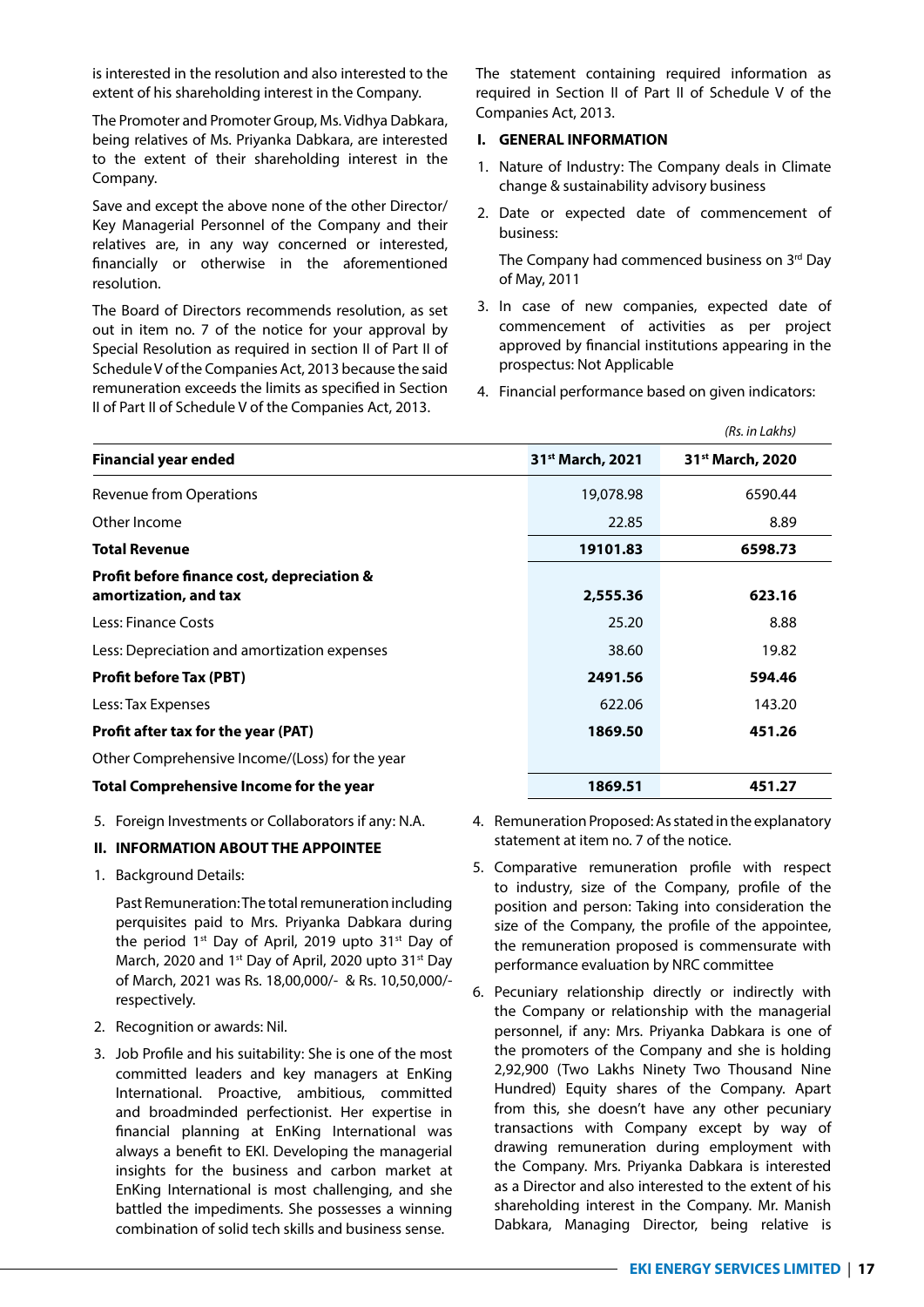interested and also interested to the extent of his shareholding interest in the Company.

The Promoter and Promoter Group, Ms. Vidhya Dabkara, being relatives of Ms. Priyanka Dabkara, are interested to the extent of her shareholding interest in the Company.

#### **III. OTHER INFORMATION**

- 1. Reasons of loss or inadequate profits: external and unexpected circumstances beyond the control of management, viz, During the year under review company has made adequate profit, considering to which Company has increase the remuneration of Director. In future if Company face any fall in the profitability, Company will revise remuneration of Director accordingly.
- 2. Steps taken or proposed to be taken for improvement: Company has taken the following steps for improvement in performance:
	- a. Development of New Projects
	- b. Geographical Expnasion
	- c. Training of Employee

d. Continuous Development and Cost Management

3. Expected increase in productivity and profits in measurable terms: With the aforesaid measures taken by the Company, the productivity and profitability of the Company is expected to increase in coming years.

#### **ITEM NO. 8**

Employee Stock Option Schemes are considered as an effective tool to attract and retain the best talent and also serves to attract, incentivize and motivate professionals and reward exceptional performance.

The objective of "EKI Energy Services Limited Employees' Stock Option Scheme 2021" ("EESL ESOP-2021"), which Company intends to implement, is to reward the employees for their association, performance and contribution to the goals of the Company. The Company intends to use this EESL ESOP-2021 to motivate its employees to contribute to the growth and profitability of the Company and to attract new talent. The Company views Employee Stock Options as an instrument that would enable the Employees to share the value, he/she creates for the Company in the years to come.

The ESOP Committee (`the Committee') at its meeting inter-alia formulated the detailed terms and conditions of the said scheme which was duly approved by the board of directors of the Company ('the Board') at its meeting held on June 16, 2021. subject to the approval of the members and the provisions of the Securities and Exchange Board of India (Share Based Employee Benefits) Regulations, 2014, as amended from time to time (the 'SEBI Regulations').

The Company seeks approval of the members for launch of EESL ESOP-2021 and for grant of stock options to the employees of the Company as may be decided by the Board of Directors of the Company (hereinafter

referred to as the "Board", which term shall include the ESOP Committee constituted by the Board to act as the "Compensation Committee" under the SEBI Regulations to exercise its powers, including the powers conferred by this resolution) from time to time in accordance with the provisions of the Companies, Act, 2013 (including rules framed thereunder), SEBI Regulations and other applicable laws and regulations.

The number of equity shares to be issued and allotted under EESL ESOP-2021 will be limited to 6,50,000 (Six Lakhs Fifty Thousand) equity shares of the Company representing 9.46% of the existing paid-up equity share capital of the Company.

Pursuant to Regulation 6(1) of the Securities and Exchange Board of India (Share Based Employee Benefits) Regulations, 2014 ("SBEB Regulations"), the Company is seeking approval of its members to offer EESL ESOP-2021 scheme to eligible employees (defined herein below).

#### **The salient features of EESL ESOP-2021 are set out as per SEBI circular and are as under:**

#### **a) Brief description of the scheme - EESL ESOP-2021:**

 EESL ESOP-2021 is intended to reward the Eligible Employees (as described under clause (c) herein below) of the Company, for their performance and to motivate them to contribute to the growth and profitability of the Company and/or Subsidiary Company(ies). EESL ESOP-2021 will help to retain talent in the organization as the Company views stock options as an instrument that would enable the Eligible Employees to share the value they create for the Company and align individual objectives with the objectives of the Company in the years to come.

 Options granted under the Scheme shall vest on satisfaction of vesting conditions which can thereafter be exercised resulting in allotment of equity shares of the Company. The Nomination, Remuneration & Compensation Committee ("Committee") shall administer ESOP 2021 and all questions of interpretation of the ESOP 2021 shall be determined by the Committee and such: determination shall be final, conclusive and binding.

#### **b) Total number of Options to be granted:**

1. A total of 6,50,000 (Six Lakhs Fifty Thousand) options would be available for grant to the eligible employees (as described under clause (c) herein below) of the Company, in one or more tranches, under EESL ESOP-2021. This ceiling will be adjusted for any future bonus issue of shares or stock splits or consolidation of shares and also may further be adjusted at the discretion of the Board for any corporate action(s), to facilitate making a fair and reasonable adjustment to the entitlements of participants under EESL ESOP-2021 such that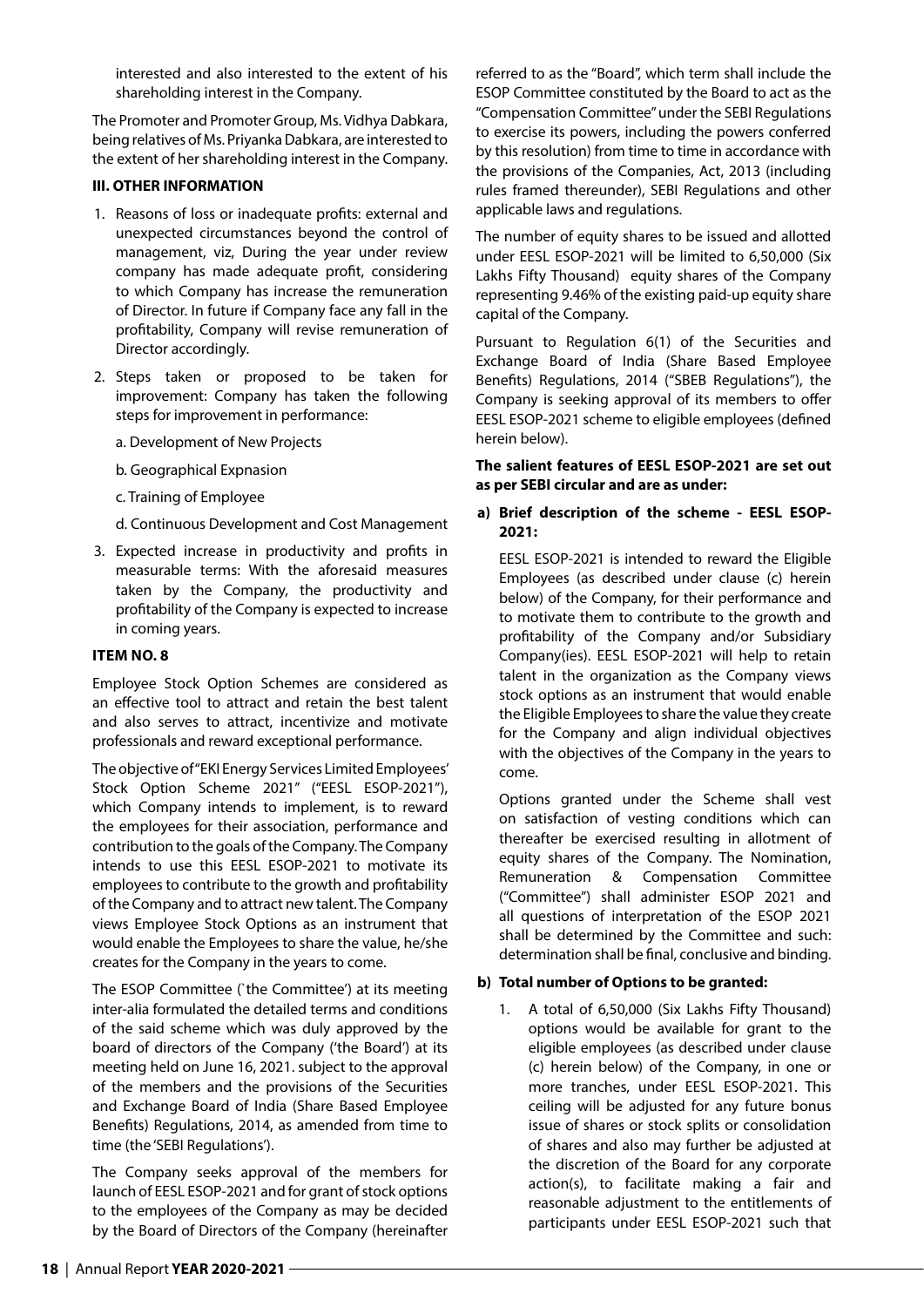the total value to the employee of the options remains the same after the corporate action.

- 2. Each option when exercised would give the option holder a right to get one fully paid equity share of the Company.
- 3. In cases where options, whether vested or unvested, lapse or expire or are forfeited for any reason under the applicable laws, the Nomination and Remuneration Committee may re¬issue the options to other eligible employees. The options so issued shall be subject to the terms and conditions of the EESL ESOP-2021.

#### **c) Identification of Classes of employees entitled to participate in the EESL ESOP-2021:**

 Present and future, permanent employees and directors (whether whole time director or not but excluding independent directors) of the Company as may be determined by the Board or Nomination and Remuneration Committee from time to time, shall be eligible to participate in the EESL ESOP-2021. However, the eligible employees and directors shall be amongst from the following persons:

- 1. Permanent employees of the Company working in India or outside India;
- 2. A director of the Company, whether a whole-time director or not but excluding an independent director; or
- 3. An employee as defined in above clause (1) or (2) of a subsidiary of the Company, in India or outside India, if any.

 Further, the following persons are not eligible to be categorized as eligible employees under the EESL ESOP-2021:

- 1. An employee who is a promoter of the Company or belongs to the promoter group; or
- 2. A director, who either by himself or through his relatives or through any Body Corporate, directly or indirectly holds more than 10% of the outstanding equity shares of the Company.

#### **d) Requirements of Vesting and period of Vesting:**

 The options granted shall vest so long as the employee continues to be in the employment of the Company. The vesting period shall be decided by the Nomination and Remuneration Committee from time to time based upon the performance & loyalty of the employee, but shall not be less than 1 year from date of grant of options. The vesting may happen in one or more tranches. The detailed terms and conditions of vesting are mentioned in the respective EESL ESOP-2021.

 The Nomination and Remuneration Committee may, at its sole & absolute discretion, lay down performance metrics which shall inter-alia include business performance and achievement of set business targets on the achievement of which such options would vest, the detailed terms and conditions relating to such performance-based vesting and the proportion in which options granted would vest.

#### **e) Maximum Period within which the options shall be vested:**

 Stock Options granted under EESL ESOP-2021 would vest after 1 (one) year but not later than 5 (five) years from the date of grant of such options.

#### **f) Exercise Price or pricing formula:**

 The Nomination and Remuneration Committee will determine the exercise price in case of each grant subject to the same not being less than the face value of the equity shares of the Company and not more than the 'market price' (i.e. latest available closing price on a recognised stock exchange, having highest trading volume, on which the equity shares of the Company are listed) of the equity shares at the time of grant.

#### **g) Exercise Period and process of exercise:**

 Eligible Employee will be permitted to exercise vested options on and from the date of vesting of the options for an exercise period as may be determined by the Committee and set out in the Grant Letter. However, in no event shall the Exercise Period exceed a period of 3 (Three) years from the Vesting Date.

 The vested options shall be exercisable by the employees by submitting an application to the Board/Committee expressing his/her desire to exercise such vested options in such manner and in such format as may be prescribed by the Committee. The employee can exercise stock options either in full or in tranches by making full payment of exercise price and applicable taxes (if any). The vested options shall lapse if not exercised within the specified exercise period.

#### **h) Appraisal process for determining the eligibility of the Eligible Employees:**

 The process for determining the eligibility of the Eligible Employees will be specified by the Nomination and Remuneration Committee and will be based on designation; period of service, loyalty, value addition, designation, present & past contribution, performance evaluation, current compensation, future potential, criticality of the Employee in the Company/Subsidiary Company and such other criteria as may be determined by the Nomination and Remuneration Committee at its sole discretion, from time to time.

#### **i) Maximum number of options to be granted per Eligible Employee and in aggregate:**

 The number of Options that may be granted to any specific Employee of the Company under the Scheme, in any financial year and in aggregate under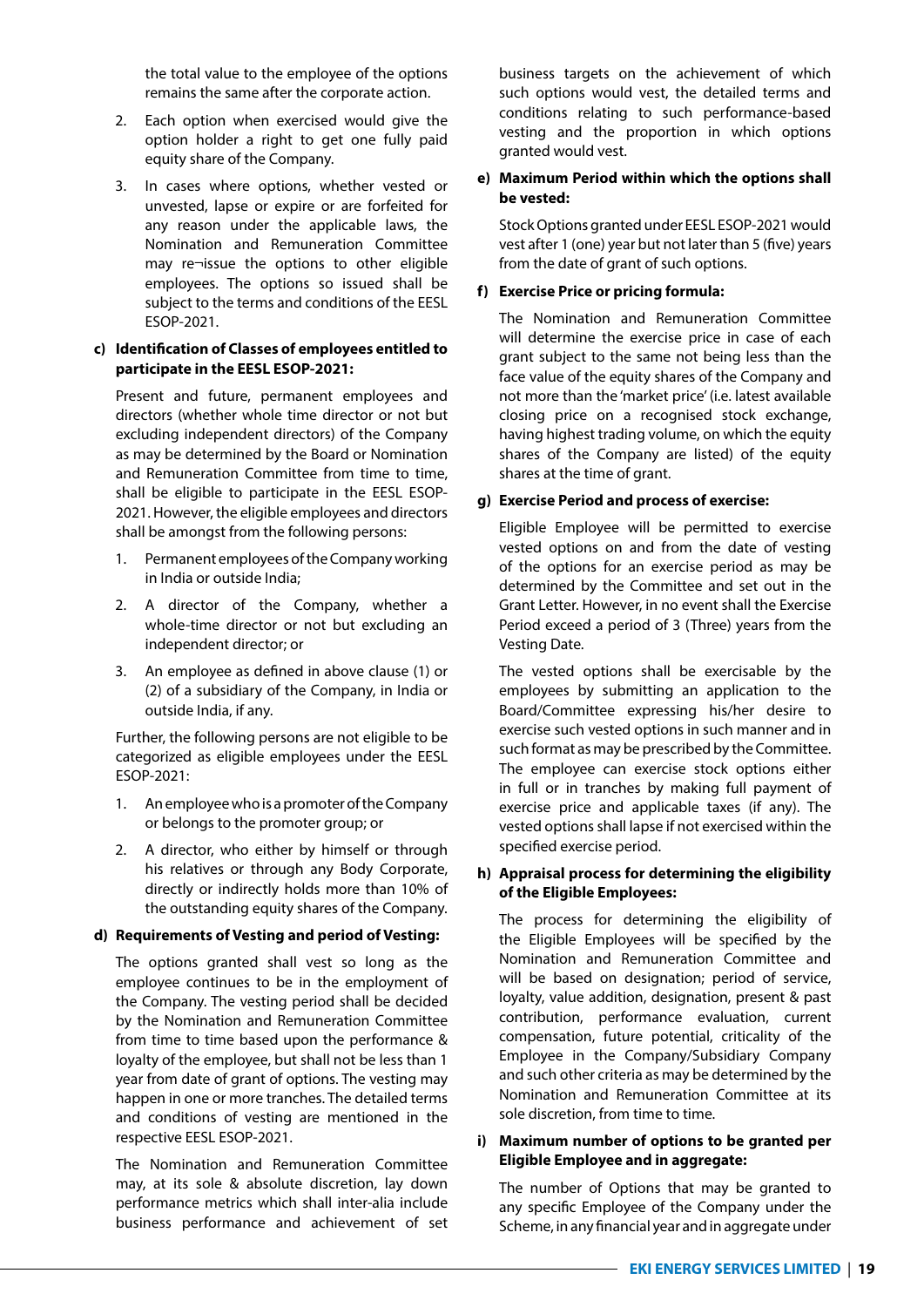the Scheme shall be decided by the Committee.

#### **j) Maximum quantum of benefits to be provided per employee under the scheme:**

 The maximum quantum of benefits underlying the Options granted to an Eligible Employee shall be equal to the appreciation in the value of the Company's equity shares determined as on the date of exercise of Options, on the basis of difference between the Option Exercise Price and the Market Price of the equity shares on the exercise date.

#### **k) Whether the scheme is to be implemented and administered directly by the Company or through a Trust:**

 EESL ESOP-2021 shall be implemented directly by the Company through the Nomination and Remuneration Committee of the Company as permissible under the SEBI Regulations.

#### **l) Whether the scheme involves new issue of shares by the company or secondary acquisition by the trust or both:**

 EESL ESOP-2021 contemplates only new issue of Securities by the Company.

**m) The amount of loan to be provided for implementation of the scheme by the company to the trust. Its tenure, utilization, repayment terms. etc.:** 

 Not applicable as EESL ESOP-2021 contemplates only new issue of Securities by the Company.

**n) Maximum percentage of secondary acquisition (subject to limits specified under the regulations) that can be made by the trust for the purposes of the scheme:** 

Not Applicable

**o) A statement to the effect that the company shall conform to the accounting policies specified in regulation 15 of the SEBI Regulations:** 

 The Company shall conform to the disclosure requirements and accounting policies prescribed from time to time under Regulation 15 of the SEBI Regulations, Accounting Standards and any other applicable laws and regulations to the extent relevant and applicable to the Scheme.

#### **p) Method of valuation of options:**

The Company shall adopt the fair value Method for

determining the value of an option granted under the EESL ESOP-2021 to calculate the employee compensation cost.

 A copy of EESL ESOP-2021 is available for inspection at the Registered Office of the Company between 11:00 am IST to 01:00 pm IST on any working day (excluding Saturdays, Sundays and holidays) upto the date of the last day of e voting .

 None of the Directors, Key Managerial Personnel, Promoters and their relatives are concerned or interested, financially or otherwise, in this resolution, except to the extent of the stock options that may be granted or vested or exercised by them under the Plan.

 The Board accordingly recommends the Special Resolution as set out at Item No. 8 of the accompanying Notice for the approval of the Members.

#### **ITEM NO. 9:**

In order to Increase the Business opportunities and to expand Business avenues, the Board of Directors proposed to increase the authorised share capital of the company from existing Rs. 7,50,00,000/-(Rupees Seven Crore Fifty Lakh only) divided into 75,00,000 (Seventy Five Lakhs) Equity Shares of face value Rs. 10/- each to Rs. 8,00,00,000 /- (Rs. Eighty Crore only) divided into 80,00,000 (Eighty Lakhs) Equity Shares of face value Rs. 10/- each by increasing of 5,00,000 (Five Lakh) Equity Shares of face value Rs. 10/- each shall rank pari-passu in all respect with the existing Equity Shares of the Company.

The increase in the Authorised Share Capital of the Company shall also require consequential amendment(s) in the **Clause V** of the Memorandum of Association of the Company.

Pursuant to Sections 13, 15, 61 and 64 and applicable provisions of the Companies Act, 2013, alteration of the Capital Clause requires approval of the members of the Company by way of passing a Special Resolution to that effect.

The Board recommends the Special Resolution set out at Item No. 09 of the Notice for approval by the members.

None of the Directors, Key Managerial Personnel, Promoters and their relatives are concerned or interested, financially or otherwise, in this resolution, except their Shareholding.

**By Order of the Board of Directors**

**MANISH DABKARA** Managing Director (DIN-03496566)

**Place: Indore**